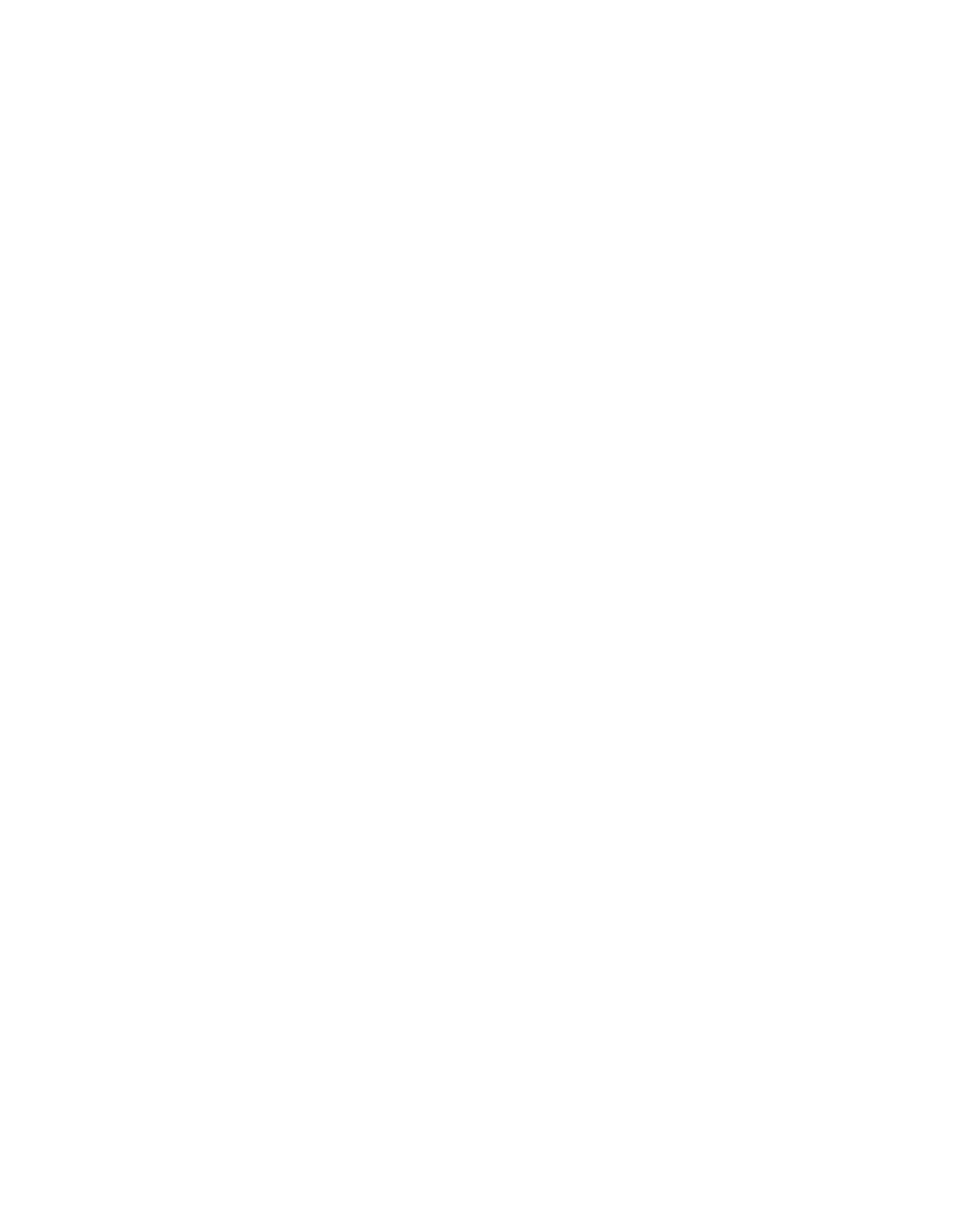

# **FEE**

l

The Fédération des Experts Comptables Européens (FEE) is the representative organisation for the accountancy profession in Europe. FEE's membership consists of 44 professional institutes of accountants from 32 countries.

## -----------------------------------------

# **PURPOSE OF THIS SUMMARY REPORT**

FEE published a Discussion Paper in April 2005, 'Comfort Letters Issued in relation to Financial Information in a Prospectus', with a view to inviting comment from auditors, national auditing standard setters and the International Audit and Assurance Standards Board (IAASB) on the procedures to be performed by an auditor and the reporting on these procedures with regard to comfort letters.

The paper was written against the background of the new EU Prospectus Directive. This Directive introduces major changes to prospectuses, both with regard to its contents, applicability (one regime for listed and unlisted shares) and approval. Once approved in one Member State, the prospectus may be used in all other Member States with only very limited involvement of the regulators outside of the issuers' home country. FEE was concerned about the need for this debate, as there are different practices in the Member States, relating to both the auditors' involvement<sup>1</sup> and the comfort letters.

The Discussion Paper considers the most common issues that may arise in practice and suggests guidance for the reporting by auditors in these situations. Illustrative examples of comfort letters and engagement letters were provided for illustration. FEE included these examples for illustration in order to focus the debate. Some countries have developed other examples and ultimately, where these documents are based on the contract between the parties, national legislation will decide form and content. FEE's Discussion Paper aims to stimulate debate, with the ultimate goal of achieving a common understanding about the procedures to be performed and the assurance to be given by auditors.

FEE has summarised the responses to the Discussion Paper in this paper and commented on these where we thought it necessary to clarify the position. The summary of the responses is presented in this report in order to provide recommendations on each of the questions and identify any new issues requiring further debate. The recommendations have been developed based on the comments received and on further reflections within FEE since the publication of the Discussion Paper. The summary of the responses is condensed and should be read in connection with the individual responses available on FEE website: http://www.fee.be/publications/default.asp?library\_ref=4&content\_ref=567. As a result, this summary report would be a valuable tool for the standard setters, be it at national level or the IAASB, when developing a standard for comfort letters. FEE considers such a standard (which takes into account the differences that will arise due to differences in national law), would be beneficial for all market participants, not at least for issuers and investors, as it will contribute to the transparency and the efficiency of the prospectus process.

<sup>1</sup> Refer to FEE Discussion Paper on the Auditor's Involvement with the New EU Prospectus Directive published in November 2004, and the Analysis of Responses to FEE Discussion Paper on the Auditor's Involvement with the New EU Prospectus Directive published in October 2005.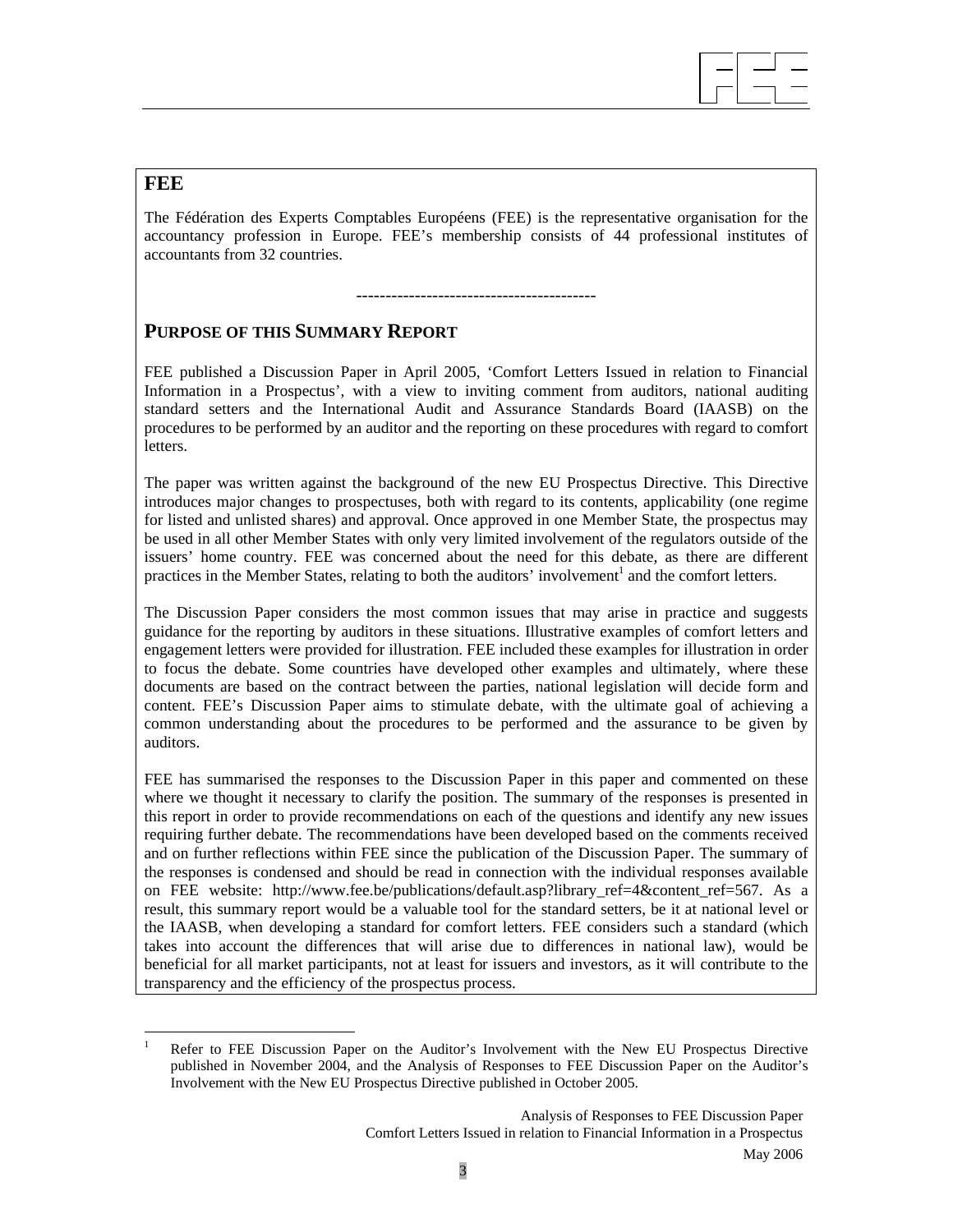In alphabetical order, comments were submitted by<sup>2</sup>:

Credit Suisse First Boston Deutsche Bank (Germany) Deutsches Aktieninstitut (DAI) (Germany) IFAC IAASB Comfort Letters Task Force Institut der Wirtschaftsprüfer (IDW) (Germany) Institute of Certified Public Accountants of Cyprus (ICPAC) (Cyprus) Institute of Chartered Accountants in England and Wales (ICAEW) (UK) Instituto de Censores Jurados de Cuentas de España (ICJCE) (Spain) International Capital Market Association (ICMA) (UK) Irish Financial Services Regulatory Authority (Ireland) National Chamber of Statutory Auditors of Poland (KIBR) (Poland) Polish Ministry of Finance (Poland) PricewaterhouseCoopers Slovak Chamber of Auditors (SKAU) (Slovak Republic) Sullivan & Cromwell LLP Treuhand Kammer (Switzerland) White & Case London (UK)

 $\overline{a}$ 

 $\frac{1}{2}$  The summary in this report is made by FEE's European Capital Markets Reporting Project Group, with emphasis on the comments addressing the substantial issues in the discussion paper. Individual respondents may have emphasised other aspects than in the summary.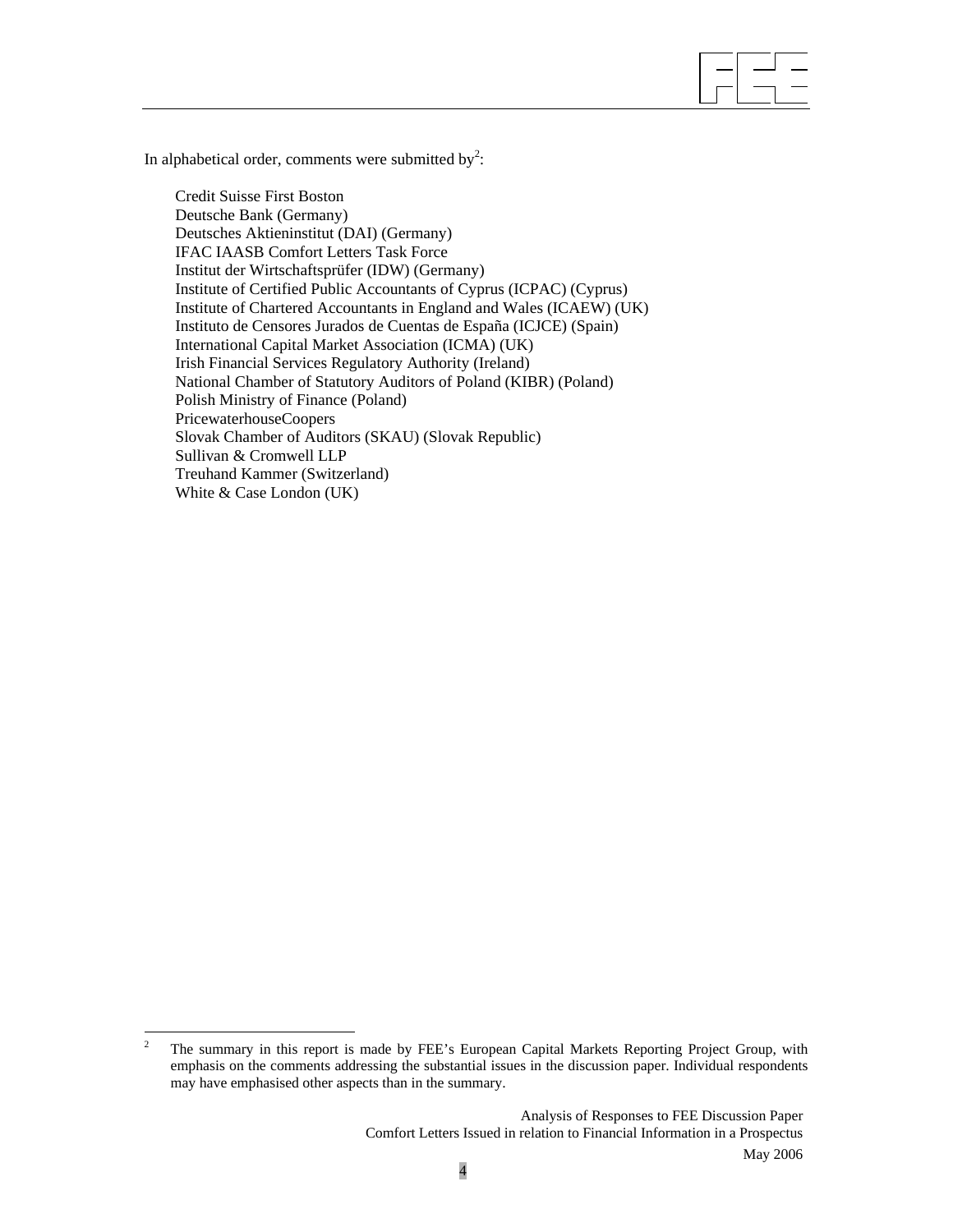# **CONTENTS**

|                        | Purpose of this Summary Report                           | $\overline{3}$ |
|------------------------|----------------------------------------------------------|----------------|
|                        | <b>Executive Summary</b>                                 | 6              |
|                        | <b>General Comments</b>                                  | $\tau$         |
|                        | The SAS 72 Issue                                         | $\overline{7}$ |
| Other general comments |                                                          | 9              |
| 1.                     | Introduction (Issue for discussion 1)                    | 10             |
| 2.                     | <b>Comfort Letter</b>                                    | 13             |
| 2.1                    | Addressee (Issues for discussion $2-5$ )                 | 13             |
| 2.2                    | Reference to Auditing Standards (Issue for discussion 6) | 17             |
| 2.3                    | Independence (Issue for discussion 7)                    | 19             |
| 2.4                    | Interim Information (Issue for discussion 8)             | 20             |
| 2.5                    | Subsequent Changes (Issues for discussion $9 - 11$ )     | 21             |

 $\overline{a}$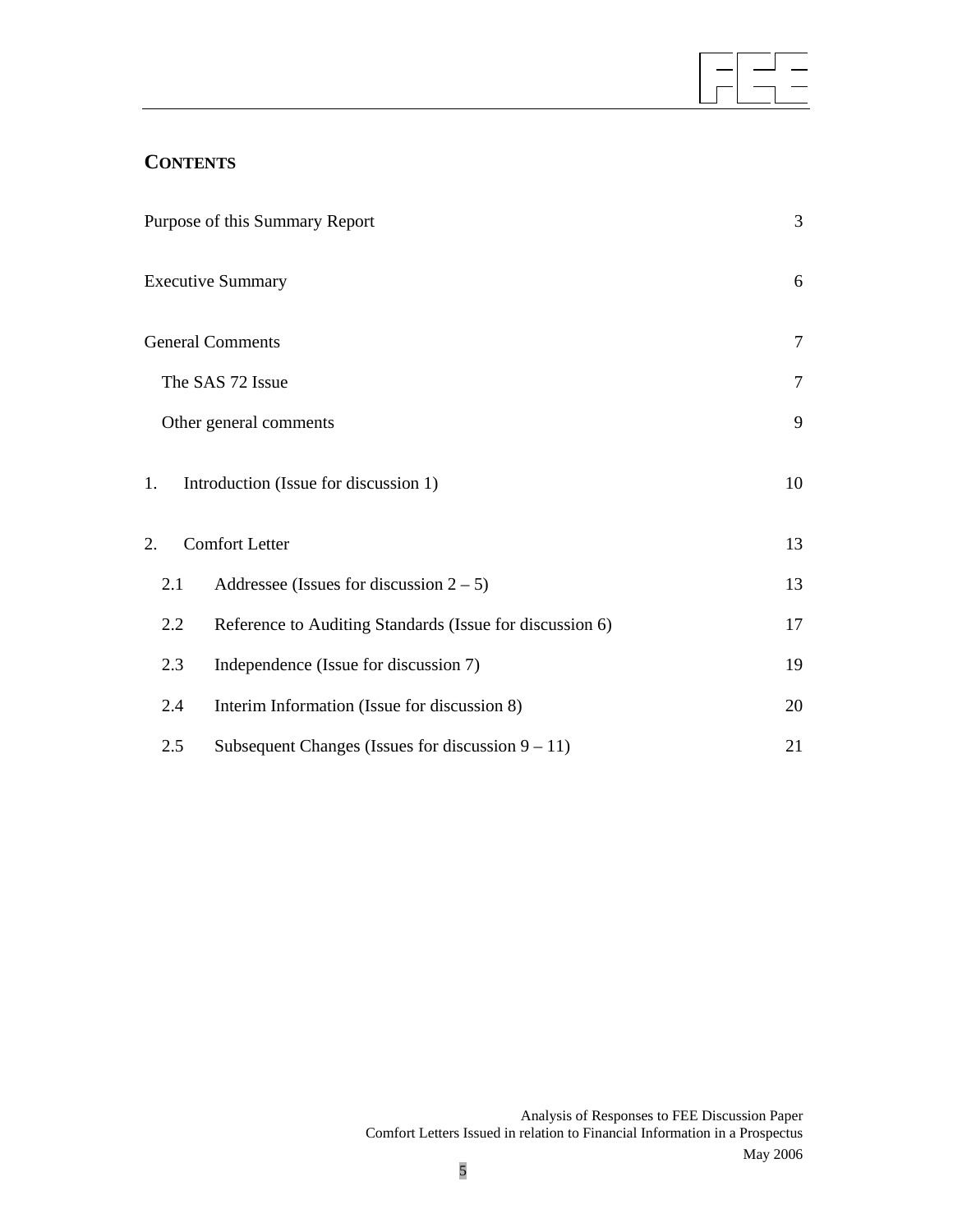

# **EXECUTIVE SUMMARY**

This FEE paper sets out the views of a number of respondents, including some banks and advisers, on the issues raised in the Discussion Paper on the 'Comfort Letters Issued in relation to Financial Information in a Prospectus' published in April 2005. It provides recommendations based on these comments and further reflections.

The responses show a diversity of views, which can be split in two groups: the accounting profession that broadly welcomes the FEE Discussion Paper as a useful guidance for the reporting by auditors in theses situations; and the banks and advisers that express some reservations in terms of FEE's understanding of the current market practice and its proposals to base the comfort letter on agreedupon procedures.

Reflecting the fact that many offerings by European companies have a US section, a number of respondents expressed a strong preference for accepting the US comfort letter standard, US Statement on Auditing Standards N° 72 (SAS 72), as the basis for any international agreement on comfort letters. This is because even where the offering is a private placement to US-based investors under Rule 144A, underwriters require the same form of comfort letter as part of their due diligence procedures as provided in a US domestic offering. Other commentators went further and stated that FEE's proposals were a backward step from standards such as SAS 72 and those elsewhere based on that standard.

In considering the issues underlying comfort letters generally, FEE took into account existing market practice and, in particular, the impact of the widespread use of SAS 72. We explain on page 8 the key elements of our proposals and contrast these with SAS 72 in order to support our contention that our proposals represent a positive step in the debate toward agreeing a common global approach to comfort letters.

# *Key Proposals:*

- Each recipient of a comfort letter should be made fully aware of the type of engagement, and the requesting party, be it client or underwriter, should take responsibility for the adequacy of the scope of procedures performed by the auditor so as to avoid any misunderstanding regarding such matters and the extent of the auditor's responsibility.
- The differences between the FEE proposals and SAS 72 are limited. We note that the market is used to SAS 72 letters, which differ from the IAASB Framework. The lack of guidance on comfort letters should be addressed by the IAASB.
- Further debate is needed on the form of wording that can be used in an agreed-upon procedures engagement – for example, whether the form of wording highlighted above constitutes "assurance" over the entire information covered or is a form of summary of findings from agreedupon procedures.
- FEE believes that a standard on comfort letters should codify the existing practice that this is on the basis of specified agreed upon procedures and accompanied by an explanation that the procedures applied do not constitute an audit or a review. Such procedures should be tightly defined and related back to financial information.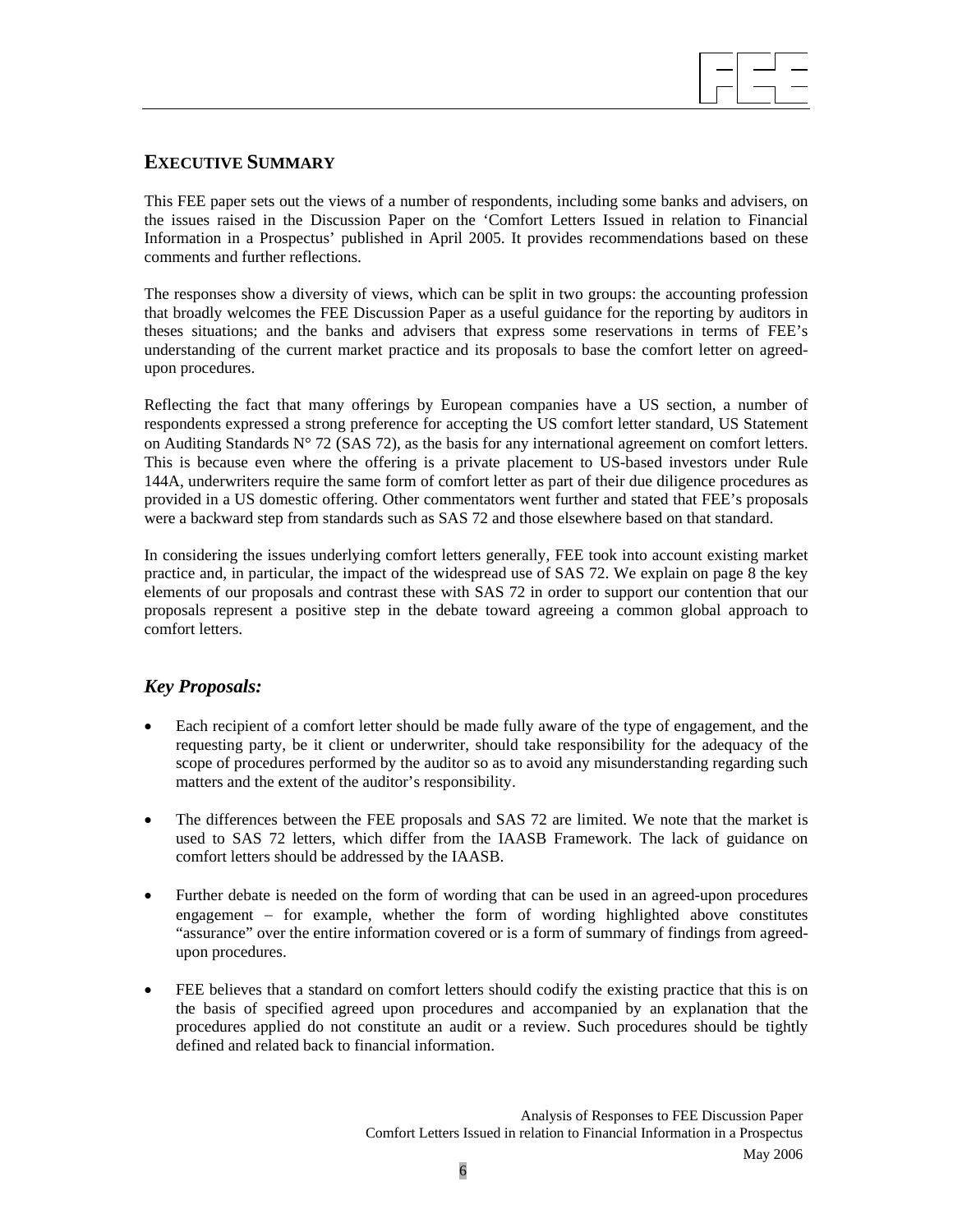

# **GENERAL COMMENTS**

The Discussion Paper has certainly resulted in an exchange of views that gives us valuable insights in the way at least the accountancy profession and bankers and advisers look at the issues. We had expected more comments from the issuers and regulatory community, but they are not among the respondents.

Most of the accountancy profession welcome and support the FEE Discussion Paper on Comfort Letters issued in relation to financial information in a prospectus. They recognise the need for an international standard for providing comfort letters that will harmonise the market practice.

In general, banks and advisers responded more negatively, as they seemed to believe that the Discussion Paper's proposals are based on a misunderstanding of the current market and would result in a position that would give the underwriters a lesser degree of comfort for their due diligence defence. They consider that the Prospectus Directive<sup>3</sup> does not give rise to the issues presented for discussion and that it does not change the prospectus liability requirements, since securities offerings across Europe on the basis of a single prospectus were already common practice. They refer to the US Statement on Auditing Standards  $N^{\circ}$  72 (SAS 72) type letter, which is often used as a basis in current practice for multinational offerings, especially for those also directed to investors in the US. In their view, the Prospectus Directive does not necessitate the changes they believe FEE proposed.

Some agree that the Prospectus Directive and the Regulation provide an opportunity to harmonise European comfort letter practices but question how in the absence of an EU-wide regime for the determination of prospectus-based liability (and its defences) the Discussion Paper can propose to harmonise comfort letter procedures within the EU. They believe it regrettable that a harmonisation of the applicable prospectus liability rules was omitted. This leads in their view to the fact that the requirements for the underwriters' diligence and their defence position in a prospectus liability lawsuit remain the same, being governed by the prospectus liability rules of the respective jurisdiction.

# *The SAS 72 Issue*

When preparing the Discussion Paper, FEE considered this market practice, as well as the fact that some countries have their own guidance<sup>4</sup>. For the development of the model in the Discussion Paper, it was considered, among other issues, that:

- SAS 72 is developed for a legal environment that differs from that in most EU Member States;
- The Prospectus Directive has specific requirements with regard to interim financial information; and
- The current market practice results in a comfort letter that may be seen as inconsistent with the IAASB Framework, which would give rise to conflicts, as the IAASB guidance is to be used as the standard for auditors in the EU.

Comfort Letters Issued in relation to Financial Information in a Prospectus

 $\overline{a}$ 3 Commission Regulation EC 809/2004 implementing Directive 2003/71/EC of the European Parliament and of the Council as regards information contained in prospectuses as well as the format, incorporation by reference and publication of such prospectuses and dissemination of advertisements  $\frac{4}{3}$ . Such as the Carmen standard AnS010 issued by the Institut dar Winterhaftaniifar in

Such as the German standard AuS910 issued by the Institut der Wirtschaftsprüfer in Deutschland (IDW) and the recommendation of the Institut Österreichischer Wirtschaftsprüfer in Austria. In addition, ICMA has a standard that has been agreed with the market participants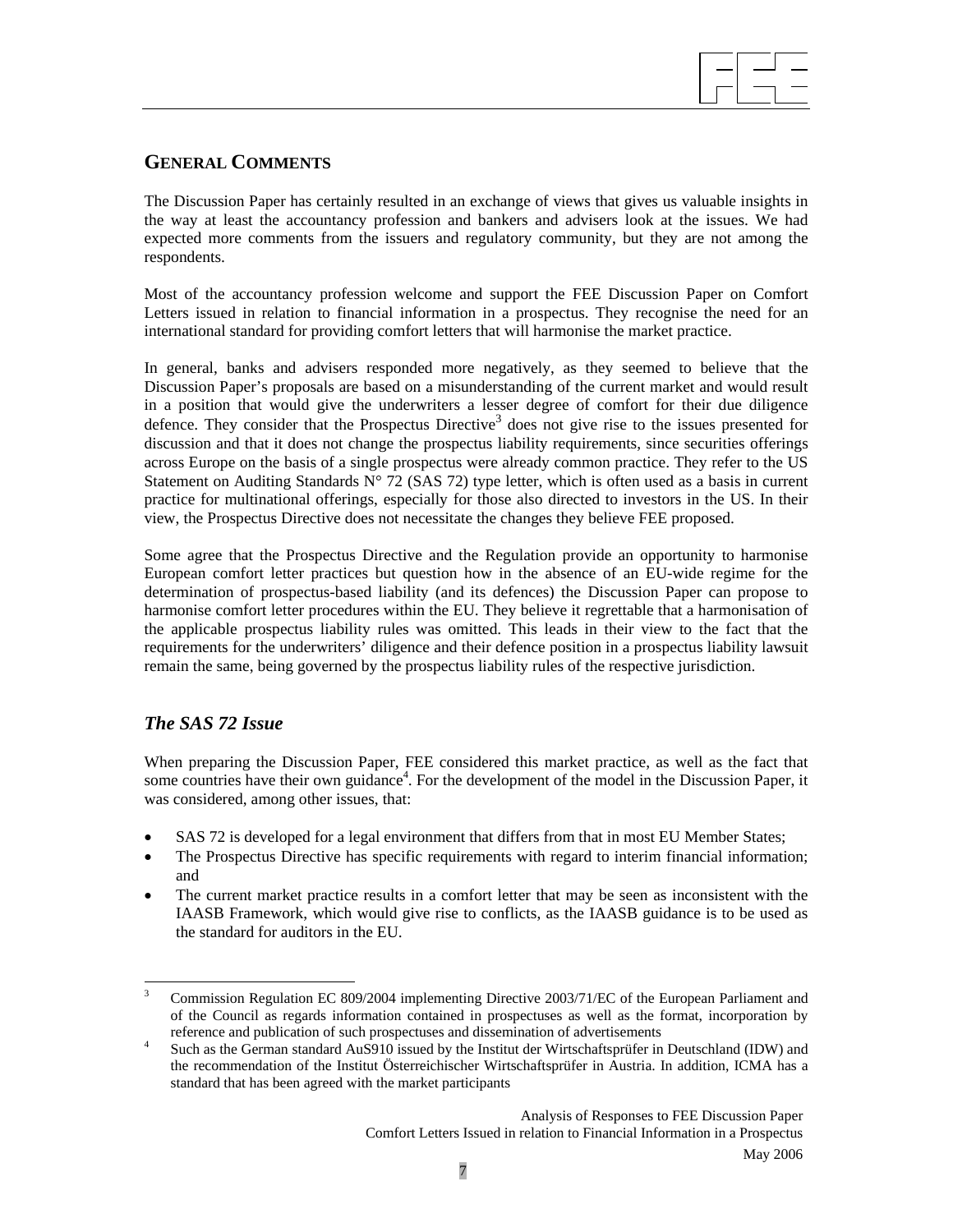

The model suggested in the Discussion Paper was developed with the aim of avoiding possible conflict with the IAASB Framework without resulting in a lesser level of comfort than is currently common in the market.

The responses outline an expectation gap that FEE believes does not exist to the extent that is expressed in some of the response letters. In order to demonstrate this, we contrast below the procedures performed under SAS 72 with those in the suggested model.

|                                | <b>SAS72</b>                         | <b>FEE</b> proposals                      |
|--------------------------------|--------------------------------------|-------------------------------------------|
| <b>Unaudited condensed</b>     | Requires US GAAS review under        | Requires interim review under             |
| information (disclosed in the  | SAS 100 in order to provide a        | ISRE $24105$ to perform a limited         |
| <i>prospectus</i> )            | negative assurance opinion           | assurance engagement providing            |
|                                |                                      | a negative assurance opinion <sup>6</sup> |
| Capsule financial              | Requires US GAAS review under        | Requires interim review under             |
| information for periods        | SAS 100 in order to provide a        | ISRE 2410 in providing a                  |
| subsequent to the last         | negative assurance opinion           | negative assurance opinion                |
| audited year end               |                                      |                                           |
| Pro forma financial            | Negative assurance under certain     | Not applicable, as covered by             |
| information                    | conditions                           | auditor's public reporting                |
|                                |                                      | obligation under the EU                   |
|                                |                                      | Prospectus Regulation principally         |
|                                |                                      | to report on proper compilation           |
| <b>Forecasts</b>               | Agreed upon procedures for           | Not applicable, as covered by             |
|                                | reporting on compilation of a        | auditor's public reporting                |
|                                | forecast                             | obligation under the EU                   |
|                                |                                      | Prospectus Regulation principally         |
|                                |                                      | to report on proper compilation           |
| Subsequent change in           | Limited assurance engagement         | Limited assurance engagement              |
| specific line items (through   | based on defined procedures          | based on performing interim               |
| date of latest management      |                                      | review under ISRE 2410 or report          |
| <i>accounts</i> )              |                                      | on factual findings based on              |
|                                |                                      | defined agreed upon procedures            |
| Subsequent change in           | Limited assurance engagement         | Reporting on factual findings             |
| specific line items (from date | based on defined procedures          | based on defined agreed upon              |
| of latest management           |                                      | procedures                                |
| accounts to date of            |                                      |                                           |
| <i>prospectus</i> )            |                                      |                                           |
| Tables, statistics and other   | Agreed upon procedures where         | Agreed upon procedures where              |
| financial information          | information has been obtained        | information has been obtained             |
|                                | from accounting records subject      | from accounting records subject           |
|                                | to the same controls over            | to the same controls over                 |
|                                | financial reporting as the financial | financial reporting as the financial      |
|                                | statements                           | statements.                               |

 5 International Standard on Review Engagements 2410 Review of Interim Financial Information Performed by the Independent Auditor of the Entity.<br> $\frac{6}{1}$  Limited, assurance, anonography. The G

*Limited assurance engagement -* The objective of a limited assurance engagement is a reduction in assurance engagement risk to a level that is acceptable in the circumstances of the engagement, but where that risk is greater than for a reasonable assurance engagement, as the basis for a negative form of expression of the practitioner's conclusion.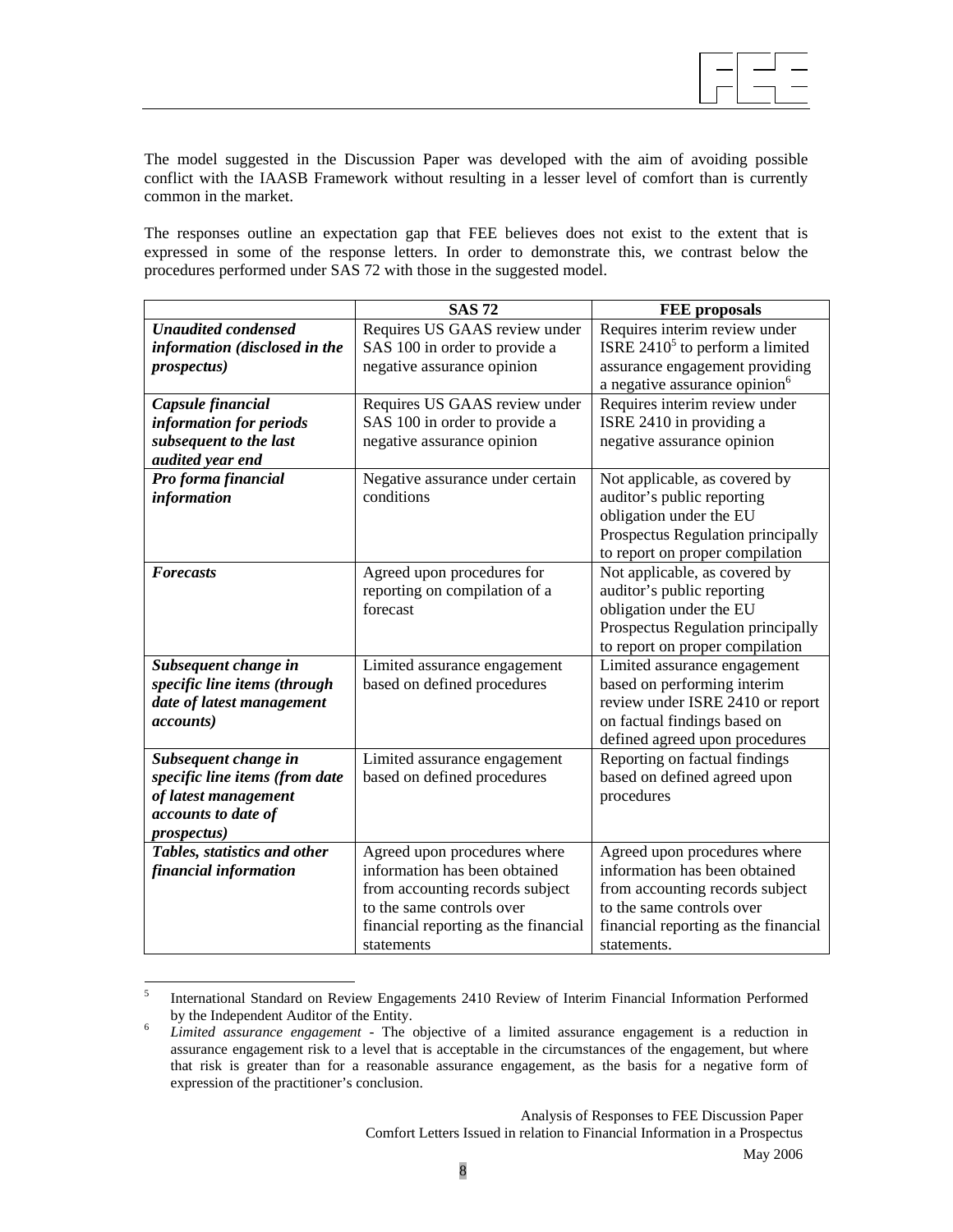$\overline{a}$ 

As shown in the table above, the differences between the FEE proposals and SAS 72 are limited. We note that the market is used to SAS 72 letters, which differ from the IAASB Framework. The IAASB should address the lack of guidance on comfort letters.

# *Other general comments*

Some of the respondents do not advocate change; others recognise that it would be desirable to have a common, internationally recognised framework for providing comfort letters. FEE's starting point that currently there are different practices in each country is confirmed by the comment letters. It is thought beneficial for the market to have, as far as possible, a common approach. Respondents also note that the term "comfort letter" is ill-defined and may be used in different countries for a range of reporting situations.

## *FEE Recommendation*

Although work performed in relation to the change period is generally considered to be of the agreedupon-procedures type, there are some inconsistencies between current practice and the assurance and related service standards issued by IAASB, as indicated in the responses to Issue 1. These areas of difference should be further debated. The example comfort letter proposed in Appendix 1 of the Discussion Paper illustrates these differences and provides a good basis for further consideration if a standard or common approach is to be developed for use at international level.

Given the different views on the liability issues and the different requirements for responsibility, liability and reporting in different countries, it is unlikely that an international standard can address all issues.

Some countries have well established securities laws and auditing standards that together provide a framework for issuing comfort letters in their domestic markets. In circumstances where market practices are less well developed, and in the case of cross-border securities offerings, there is a greater need to establish common principles around the use of comfort letters.

These principles and objectives might include, for example:

- Reinforcing the fact that the comfort letter is issued in the context of the underwriters' responsibility to undertake enquiries and procedures;
- Making clear the respective responsibilities of management and the auditors for any financial statements referred to, and indicating the type of assurance work previously performed by the auditors on those statements;
- Indicating the auditors' independence;
- Making clear that the underwriters are responsible for setting the scope of the additional procedures the auditors agree to perform;
- Ensuring the limitations of the procedures the auditors perform are understood;
- Indicating clearly the dates of any "change period" and "cut-off" date in relation to procedures applied; and
- Making clear what law and/or legal jurisdiction will apply to the relationship with the recipients of the comfort letter.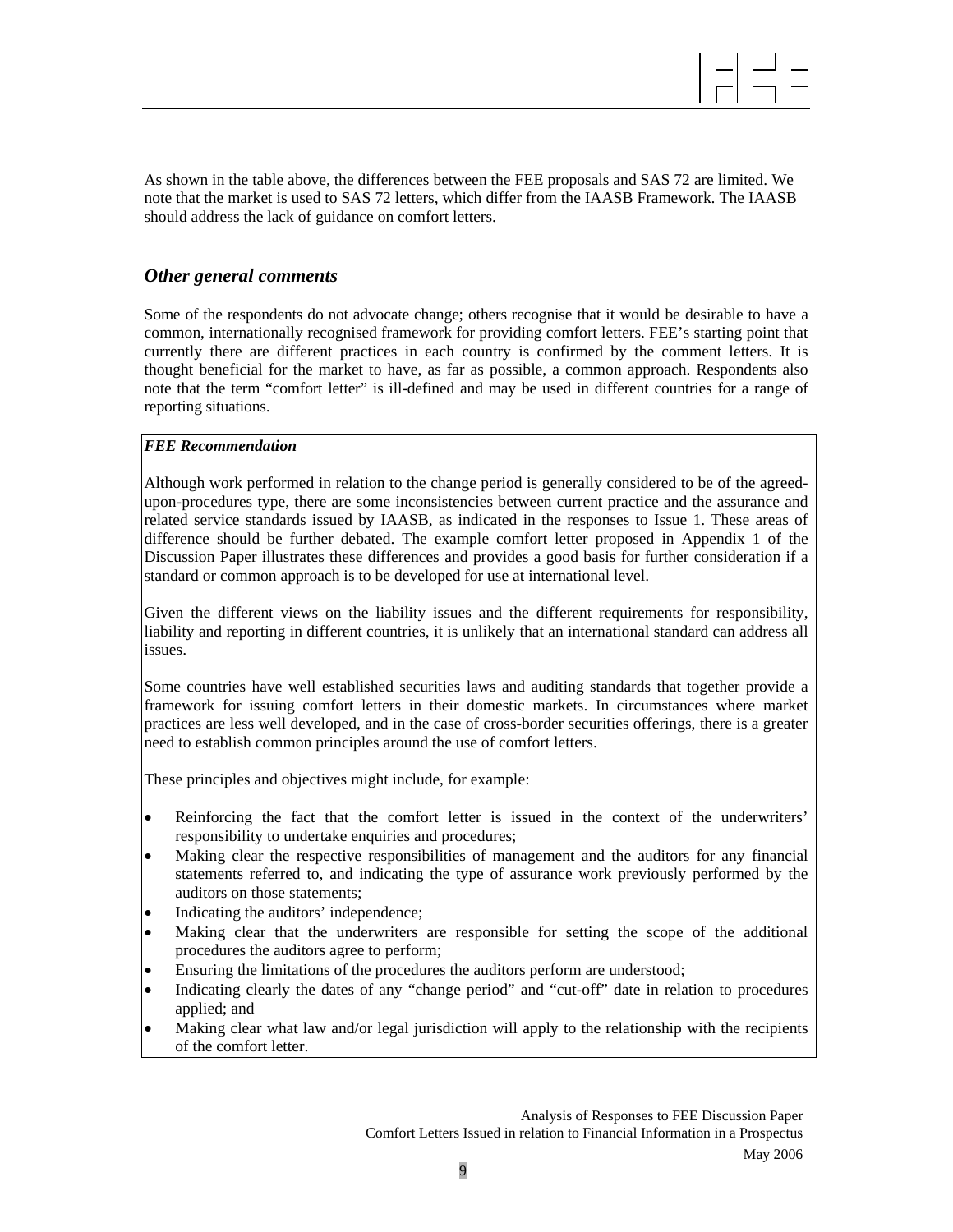# **1. INTRODUCTION**

## **Issue for Discussion 1**

## **Which of the different reporting models do you prefer and why? Are there any other reporting models you think should be considered?**

 $\overline{a}$ 

## *Position as per the FEE Discussion Paper*

*In considering the comfort letter, the following possible reporting models were identified:* 

*Firstly, the current practice where the comfort letter engagement is a mixture between an "agreed upon procedures" engagement addressing the extraction of financial data in a prospectus from specified sources, and "assurance" engagement with respect to financial information for periods after the date of the last audited annual accounts. This current practice, however, can cause difficulties in reconciling the comfort letter model with the IAASB International Framework for Assurance Engagements.* 

*Secondly, the comfort letter engagement can be considered solely an "agreed upon procedures" engagement, as a result of which the reader has to draw their own conclusion and no assurance is expressed. This is consistent with the IAASB International Framework for Assurance Engagements and would now be possible because the Prospectus Directive requires any assurance expressed on interim financial information to be included in the prospectus itself.* 

*Thirdly, the comfort letter engagement could be said to be a "non-assurance" engagement, although the comfort letter, as permitted by the IAASB International Framework for Assurance Engagements, "includes professional opinions, views or wording from which a user may derive some assurance" if the conditions outlined in the assurance framework concerning such reporting and its use are followed.* 

*This discussion paper is prepared on the second alternative and does not explore the other alternatives.* 

## **Summary of Responses<sup>7</sup>**

l

Bankers and advisers generally prefer the continuation of the current reporting model and are less concerned about a conflict with the IAASB Framework that brought FEE to the model developed in the Discussion Paper. These respondents even consider that a reporting model that is based on agreedupon procedures would weaken the contribution that the auditing profession can bring to a securities offering. These respondents refer to the international standard or reference point for comfort letters SAS 72. FEE notes that this standard, although it has international acceptance, is still a national standard that is based on the specific US situation. The legal systems in which the EU prospectus is to operate are significantly different from the US to warrant consideration.

<sup>7</sup> The responses have been summarised by the European Capital Markets Reporting Project Group. Individual respondents may have emphasised other aspects than those presented in the summary.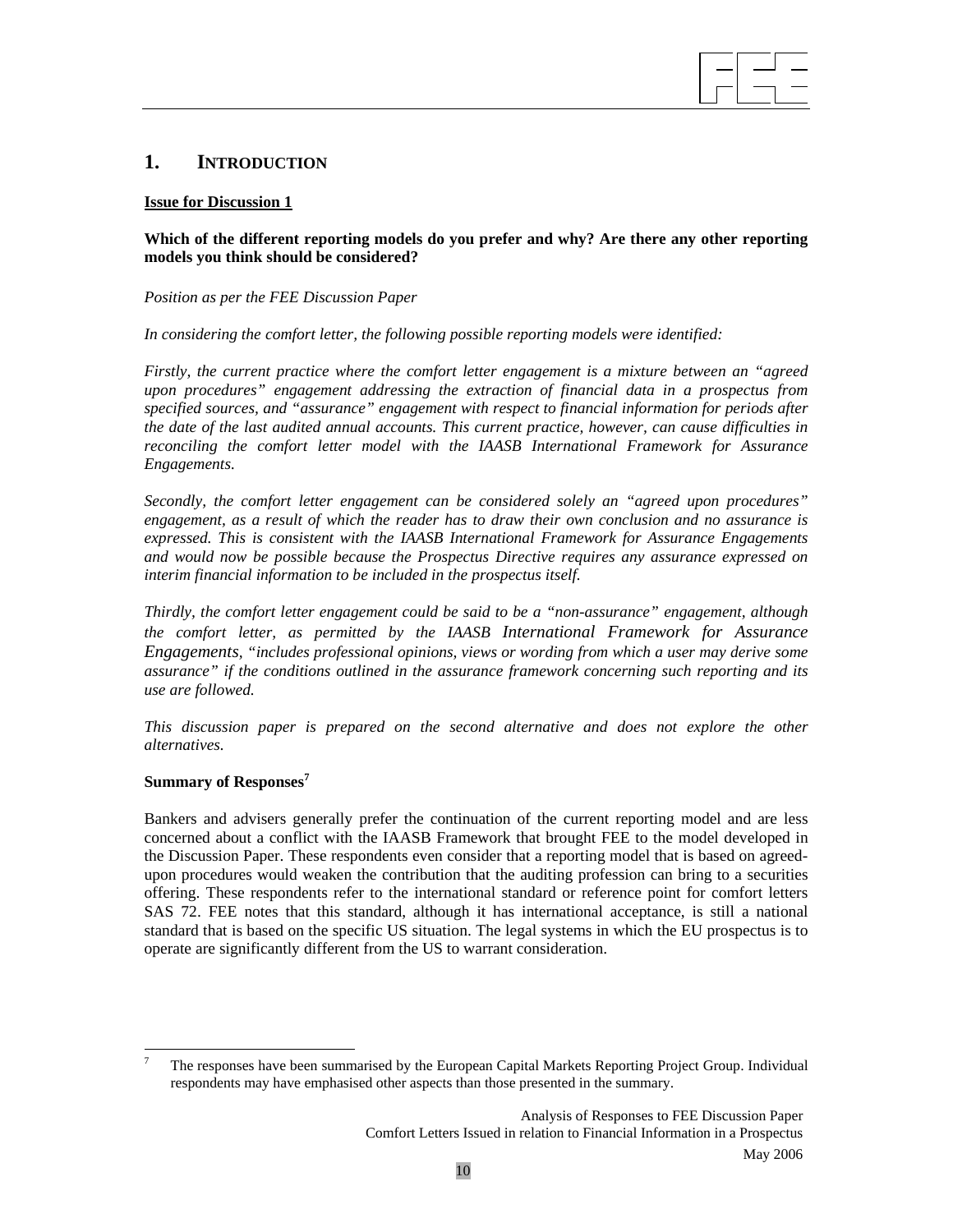

Respondents from Germany point out that the IDW AuS910 refers to the so-called "post audit review procedures", as a result of which auditors can either issue a negative assurance opinion to the effect that they are not aware of any adjusting events with respect to the latest financial statements occurring at the date of the respective auditors' report or report on the respective findings.

A number of respondents state that they do not agree with FEE's position that any assurance expressed on interim financial information is to be included in the prospectus itself. They hold that the Prospectus Regulation (EC) no. 809/2004 (the "Prospectus Regulation") only requires those audits reports that have already been published to be included.

Respondents note that accountants have often followed approaches that are based on or derived from SAS 72, and in particular the reporting approach to material changes, which includes a conclusion "whether the accountant has on the basis of work performed become aware of any increase or decrease in an agreed financial measure". This seems to combine the procedures for an agreed-upon engagement and the reporting for a review engagement. One of the respondents notes that they would welcome further debate on the form of wording that can be used in an agreed-upon procedures engagement − for example, on whether the form of wording highlighted above constitutes "assurance" over the entire information covered or is a form of summary of findings from agreed-upon procedures.

Another issue addressed is that ISRE 2410 is clearly relevant to consideration of obtaining assurance on accounts taken as a whole but is less clear on whether it applies to information that is restricted to the limited period and does not constitute full accounts. This also points to the need for standard setters to develop a specific standard on comfort letter engagements.

Respondents point out that an international approach or standard on comfort letters would most logically be developed by the IAASB. The IAASB already has in place a structure for its pronouncements, covering both assurance engagements and related services. The current practice and professional standards, such as the widely-used SAS 72, should be given consideration in the development of an international approach to ensure that an adequate degree of market acceptance can be attained.

# *FEE Recommendation*

There is a general view that a comfort letter is a well accepted, but not well defined, instrument in the marketplace. Underwriters place much reliance on the comfort they derive from it, with SAS 72 as the common example. However, it should be noted that there are some potential inconsistencies between those current practices and the IAASB Framework. Users of comfort letters are less concerned with this difference than auditors. There is also support for a standardised comfort letter, including one that recognises that due regard should be given to the differences in legislation that will result in comfort letters that cannot be harmonised to the full extent.

FEE continues to believe that the suggested model (agreed upon procedures engagement) is a form of reporting that fits in the overarching framework for the auditor's engagements. We do not agree that the proposed model results in underwriters deriving less comfort. However, the current market practice agreed/upon procedures performed are combined with wording relating to the change period from a negative assurance opinion or conclusion '…nothing came to our attention as a result of the foregoing procedures that caused us to believe that...'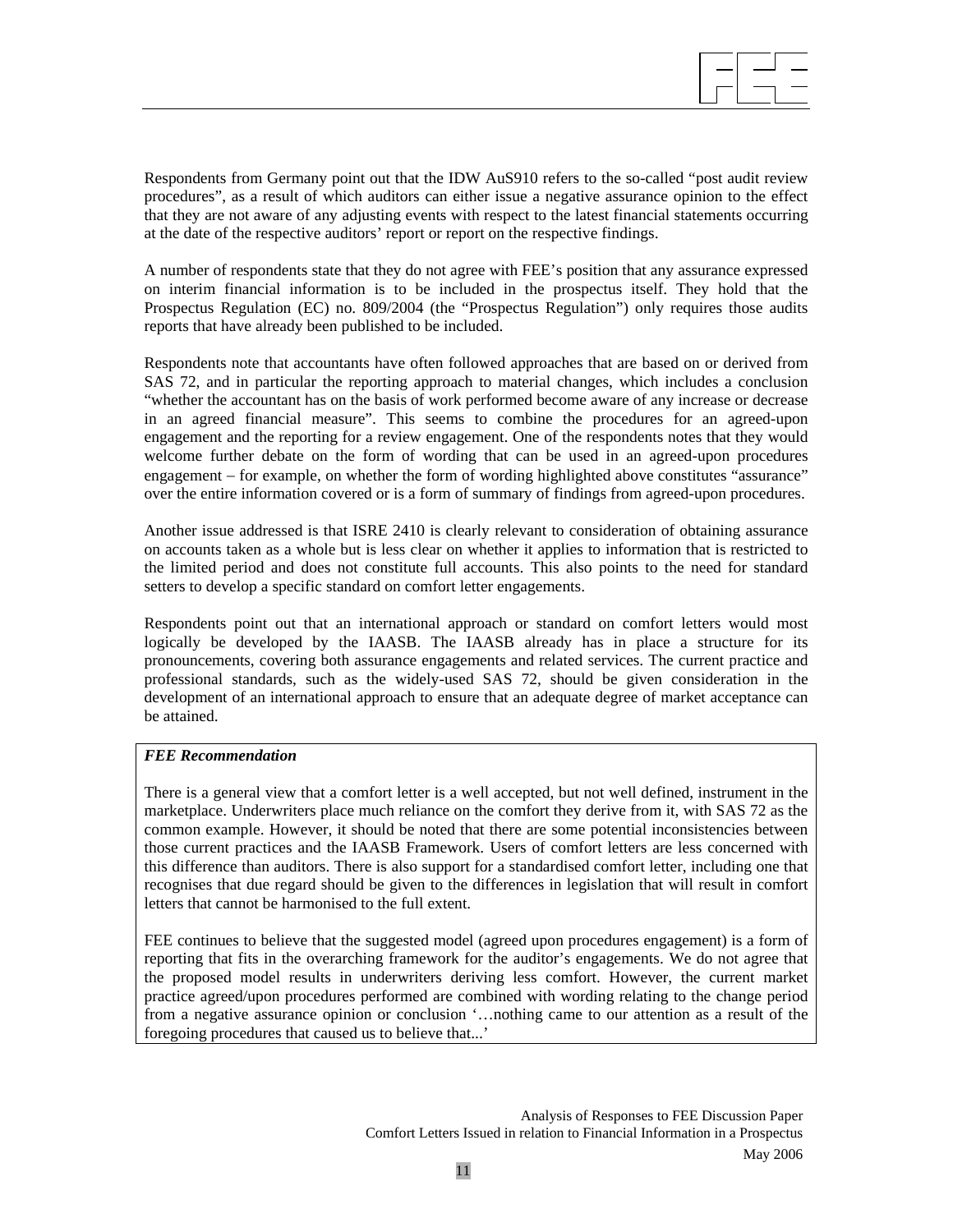

To be consistent with the IAASB's structure, any comfort letter standard would have to be more clearly presented as a limited assurance engagement or an agreed upon procedures engagement.

We have outlined in the illustrative comfort letter included in Appendix 1 of the FEE paper the procedures performed and factual findings, but without the accompanying negative assurance conclusion of the type mentioned above. We suggest that it needs to be considered whether this illustrative letter could be compatible with the IAASB's Framework, since each of the elements of work referred to in the letter is related to the respective assurance or related service standard. Further discussion is needed with interested parties as to whether the level of comfort is seen to be meeting the user requirements.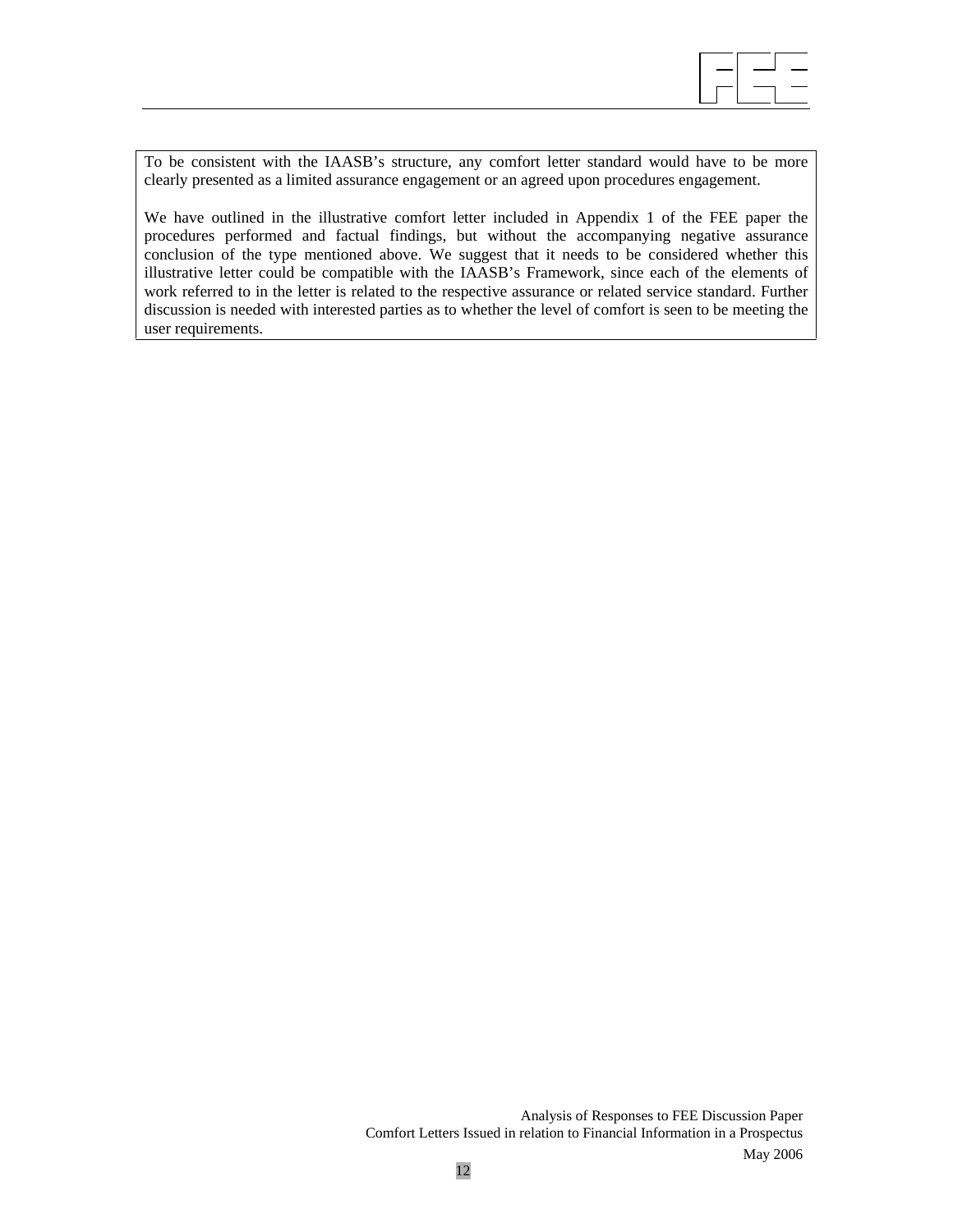# **2. COMFORT LETTER**

## *2.1 Addressee*

## **Issues for Discussion 2, 3, 4, 5**

*Position as per the FEE Discussion Paper* 

*In many places, underwriters can be held liable for material omissions and/or misstatements in a prospectus. The underwriters' defence against this liability is that they exercised due diligence, i.e., after a reasonable investigation, the underwriter had grounds to believe that there were no material omissions or misstatements. Consequently, underwriters perform a reasonable investigation of financial and accounting data that has not been "expertised." Expertised means that the information is covered by a report of independent auditors. One of the investigation procedures that an underwriter uses is to request the independent auditors to provide them with a "comfort letter" in relation to unexpertised financial information.* 

 $\overline{a}$ 

*One of the components of such letters is the addressee.* 

*The following parties can be recipients and addressees of the comfort letter, only if they have signed an engagement letter with the auditor, or the auditor by other means has ensured that the recipients have a clear understanding of the agreed procedures and the conditions of the engagement:* 

- *1. Issuer,*
- *2. Named underwriters acting in that capacity, and*
- *3. Other parties with a statutory due diligence defence, only when a law firm or attorney for the requesting party issues a written opinion to the auditors that states that such a party has a due diligence defence under applicable laws and regulations.*

*The auditor should ask to be provided with a draft of the underwriting agreement to understand the context in which a comfort letter will be issued.* 

#### **Issue for Discussion 2**

**Underwriters or other parties other than the issuer may be reluctant to enter into a written agreement with the auditor. As the responsibility of the definition of the scope of work is with the underwriter, by the nature of the engagement (agreed-upon procedures), it is preferable to formalise the agreement of the scope of work in writing, especially from a liability standpoint.** 

**Can the auditor issue a comfort letter only to the parties that have signed the engagement letter?** 

#### **Summary of Responses**

Bankers and advisers state that it is uncommon in an international offering and unnecessary for the underwriter to sign an engagement letter because the underwriter has no contractual relationship with the auditor; it is the issuer that engages the auditor. The accounting profession is, however, generally of the opinion that an engagement letter is needed in order to clarify the respective positions of the parties. An exception may exist where a professional standard clearly defines this, as is the case with, for example, IDW AuS910.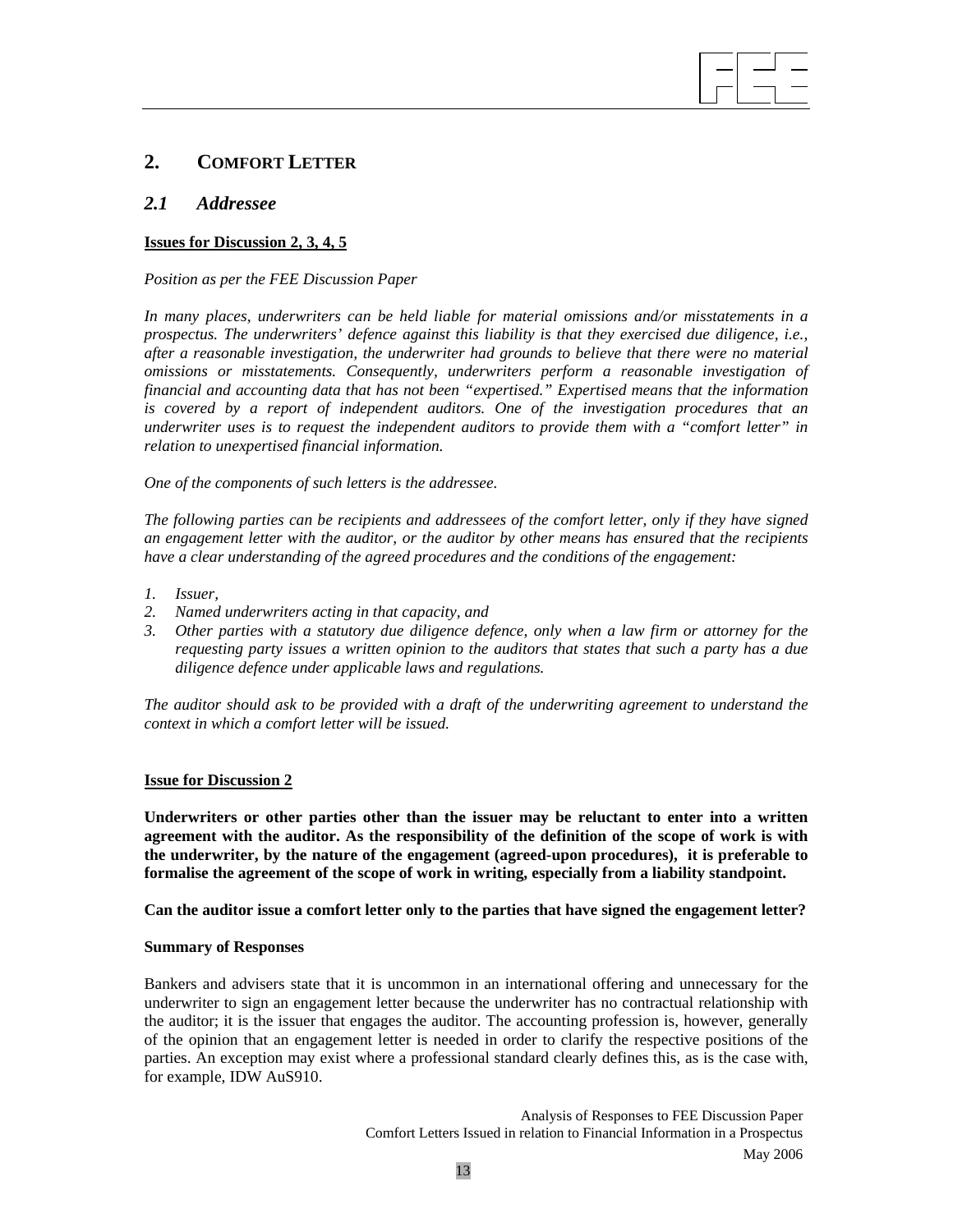

Some respondents view that national law determines the parties constituting parties to the contract, i.e. parties signing the engagement letter, and those constituting beneficiary third parties.

Others generally are of the opinion that it is best practice for accountants to issue a comfort letter only to those who have signed the engagement letter.

Although the bankers and advisers in general do not explain why an engagement letter is not needed at all or why there is no need for the underwriters to make a draft underwriting agreement available, it is also noted that other features address the situation. They mention that signing the engagement letter is unnecessary, as underwriting agreements for securities transactions in Europe commonly include the agreed form of comfort letter as an annex. FEE notes, however, that at the same time some respondents deny the auditor access to the underwriting agreement, which seems to be contradictory.

## *FEE Recommendation*

Whether or not the underwriter has to sign an engagement letter depends on the applicable legal requirements. The law and regulations in different countries may have different stipulations as to the respective roles of the addressees and the need for written terms of engagement between the auditor and the recipients of the comfort letter.

FEE therefore proposes that a standard on comfort letters should not be too specific with respect to the contractual relationship, but could be limited to addressing the objectives of the report and the main issues an auditor should consider before issuing a comfort letter.

The most important issue is that each recipient of a comfort letter should be made fully aware of the type of engagement, and the requesting party, be they client or underwriter, should take responsibility for the adequacy of the scope of procedures performed by the auditor so as to avoid any misunderstanding regarding such matters and the extent of the auditor's responsibility.

Depending on the underlying legal framework, such awareness might be achieved either through an engagement letter signed by all recipients of a comfort letter or through the underlying professional standard or the comfort letter itself.

#### **Issue for Discussion 3**

**The fact that a private comfort letter is issued to banks/underwriters could raise the issue of the banks/underwriters having a different level of information compared to investors. However, the issuance of a comfort letter does not create differences in the level of information available to banks and investors, as (a) the letter is sent to the bank in its capacity as underwriter, not in its capacity as an investor, (b) the comfort letter is part of the due diligence process that the bank has to perform in accepting its responsibility towards the investing public, and (c) it does not include other information than that in the prospectus.** 

**Does the issuance of a comfort letter create a different level of information?**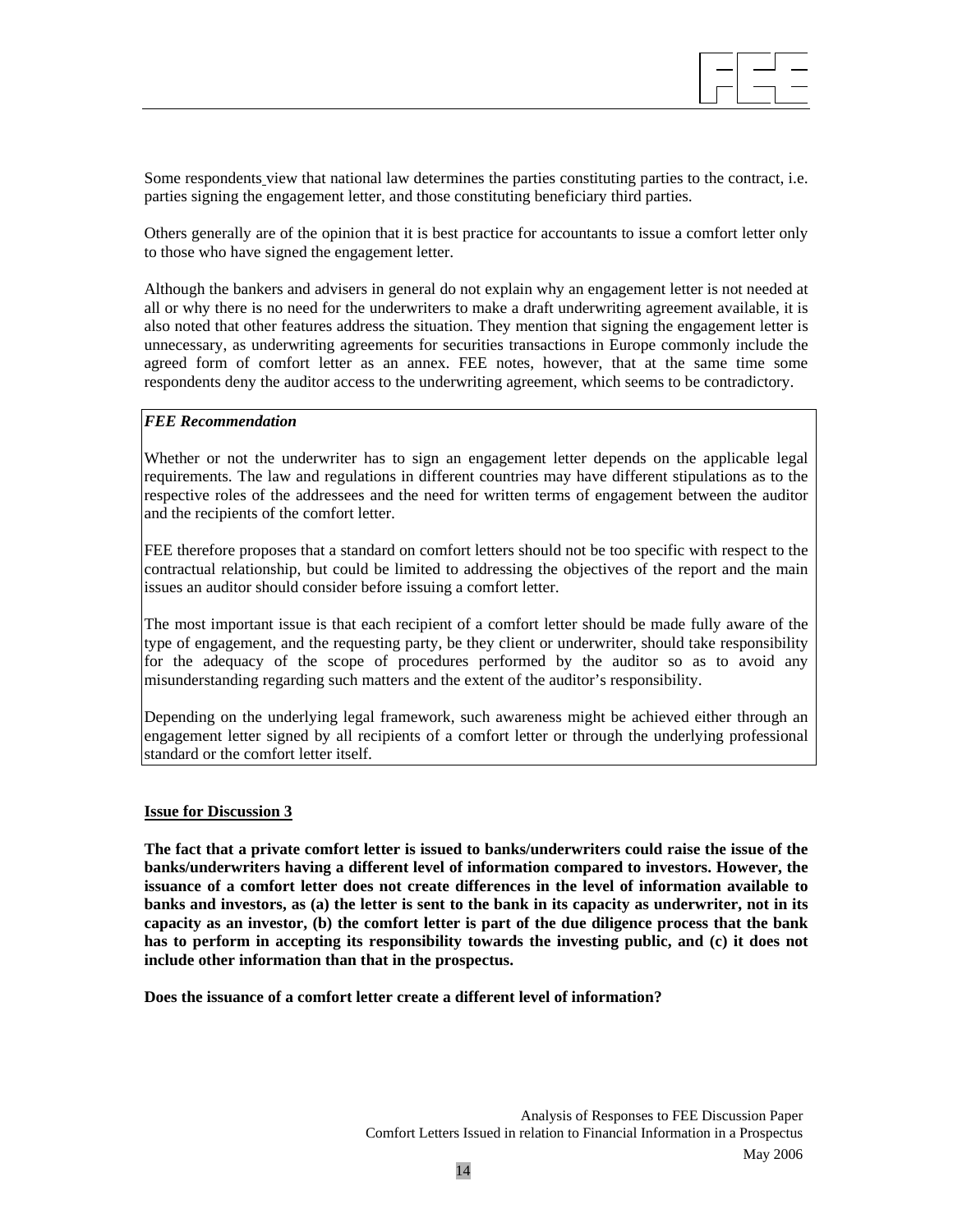### **Summary of Responses**

Responses vary from the issue that the comfort letter does not provide additional information, to that it is the extra information in the comfort letter that is important to the underwriter.

 $\overline{a}$ 

Respondents note that banks, in order to perform their role in an offering, will of necessity receive non-public information that will not be made public to investors, including confidential contract information, detailed budgets, plans, forecasts and projections.

They do not believe that the issuance of a comfort letter creates a problem with regard to different levels of information. If the auditors, in preparing their comfort letter, or the underwriters, in their due diligence, discover anything that is material to investors, that information must be disclosed in the prospectus. If information is discovered that is not material to investors, it need not be disclosed.

One respondent mentions that the different roles of the bankers and underwriters (due diligence and marketing) may lead to conflicts. Although FEE agrees with this point, it is considered beyond the scope of the comfort letter that only fulfils due diligence.

## *FEE Recommendation*

The obligation of those involved in preparing a prospectus to perform due diligence procedures inherently results in their receiving more information than an investor. It therefore seems neither unacceptable nor avoidable that comfort letters include information that is not included in the prospectus.

## **Issue for Discussion 4**

**Certain jurisdictions have professional secrecy provisions; the auditor should assess if he is authorised, according to the applicable laws and regulations, to provide information to a third party. In particular, he should consider if the applicable law permits the issuer to relieve the auditor of its professional secrecy; in certain jurisdictions, nobody, including the issuer, can relieve an auditor of this obligation.** 

**Should the issuer, being the auditor's client, relieve the auditor of his professional secrecy in all cases, if at all possible?** 

### **Summary of Responses**

All respondents agree that the auditor's client should relieve the auditor of his professional secrecy in all cases and that this should be a precondition for the issuance of a comfort letter. However, some mention that this release is subject to the applicable underlying national law.

## *FEE Recommendation*

The release from confidentiality obligations is subject to the applicable national law. A standard for comfort letters should include such a release as a precondition for engagement; further details as to how this is achieved should not be part of the standard.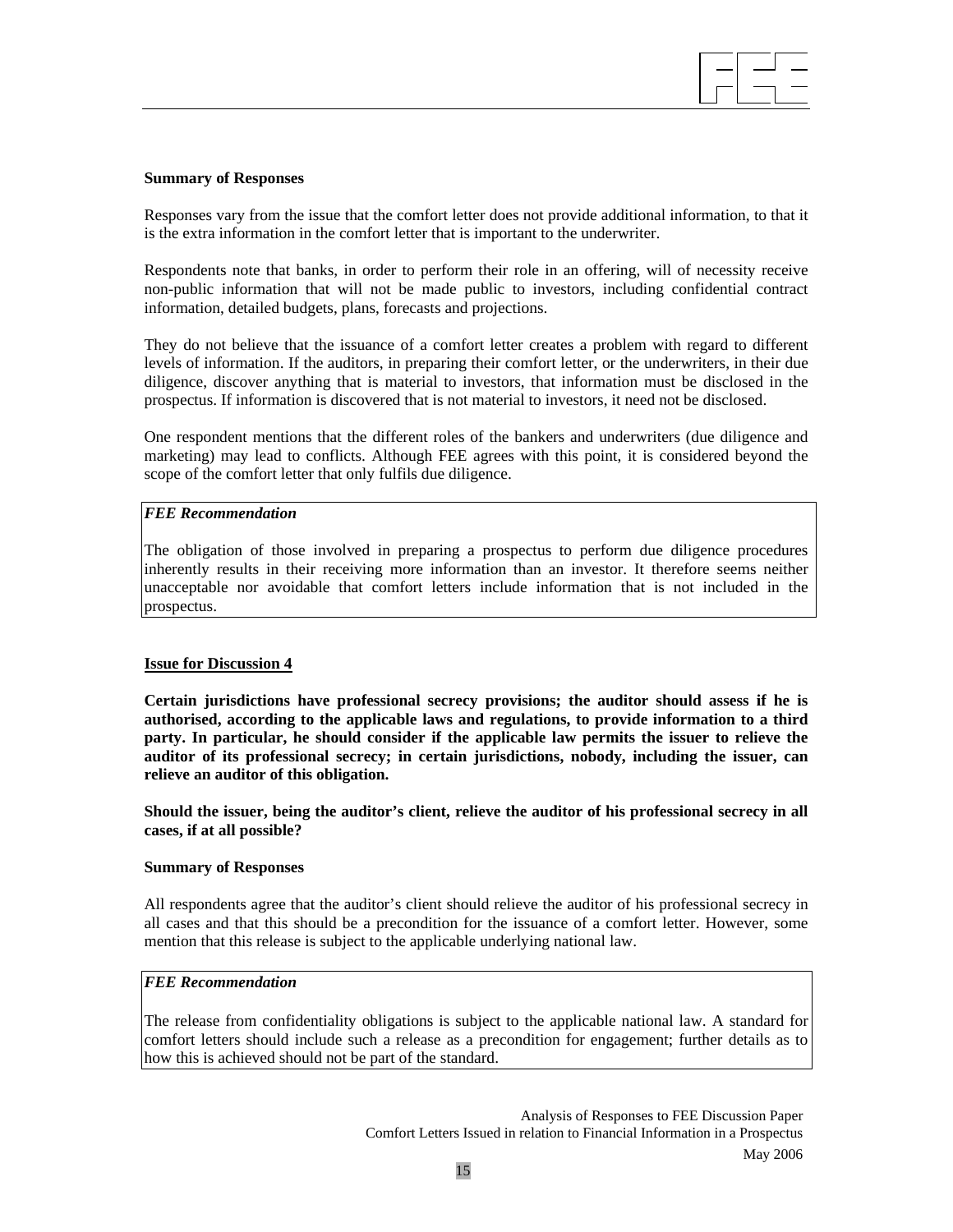## **Issue for Discussion 5**

**It is practice for the auditor only to issue comfort letters to underwriters or other parties to the transaction that have a "due diligence defence" and that request such involvement as part of their own reasonable investigation, not as a substitute for their due diligence responsibility. For example, it is common in the US for other parties (such as a selling shareholder or sales agent) who receive the comfort letter to provide a representation letter that states:** 

 $\overline{a}$ 

**"This review process applied to the information relating to the issuer is substantially consistent with the due diligence review process that an underwriter would perform in connection with this placement of securities. We are knowledgeable with respect to the due diligence review process that an underwriter would perform in connection with a placement of securities registered pursuant to the [applicable law]."** 

**To which parties and under which conditions can the auditor issue a comfort letter?** 

## **Summary of Responses**

Respondents that favour the approach of SAS 72 do not consider it necessary for those who receive the comfort letter without having a due diligence obligation to sign a representation letter. This conflicts both with current practice, as it refers to SAS 72 and with the concept of restricted circulation of an agreed-upon procedures report in accordance with ISRE 2410.

Some state that anyone who might be held responsible for the contents of a prospectus should be a possible addressee of a comfort letter to be able to use it for its legal defence. In contrast, other respondents note that a comfort letter should only be addressed to those persons who bear a legal responsibility for the prospectus (including a corresponding due diligence defence).

An interesting view is expressed with regard to management. Directors, as the persons responsible for the offering document, have a due diligence defence. However, FEE believes that the comfort letter should not be used by them for due diligence purposes, as it is deemed inappropriate for them to avoid their prospectus liability by referring to a comfort letter relating to information for which they are the owner/responsible originator. They should therefore only be copied under this view.

The responses show that there still appears to be some doubt as to whether the text proposed is sufficiently clear in stating the fact that a comfort letter does not diminish the obligation of the addressee to do their own due diligence. In the majority of jurisdictions, the extent of procedures to be performed by underwriters in connection with the placement of securities is not fully clear.

## *FEE Recommendation*

The question of who is entitled to receive a comfort letter depends on the underlying legal requirements regarding responsibility for the content of a prospectus. FEE continues to believe a comfort letter should be addressed only to those persons who have a legal responsibility for the prospectus (including a corresponding due diligence defence). The letter is issued in order to support those persons in fulfilling their due diligence obligations. The respective statutory due diligence defence obligation is therefore the essential pre-condition for receiving a comfort letter.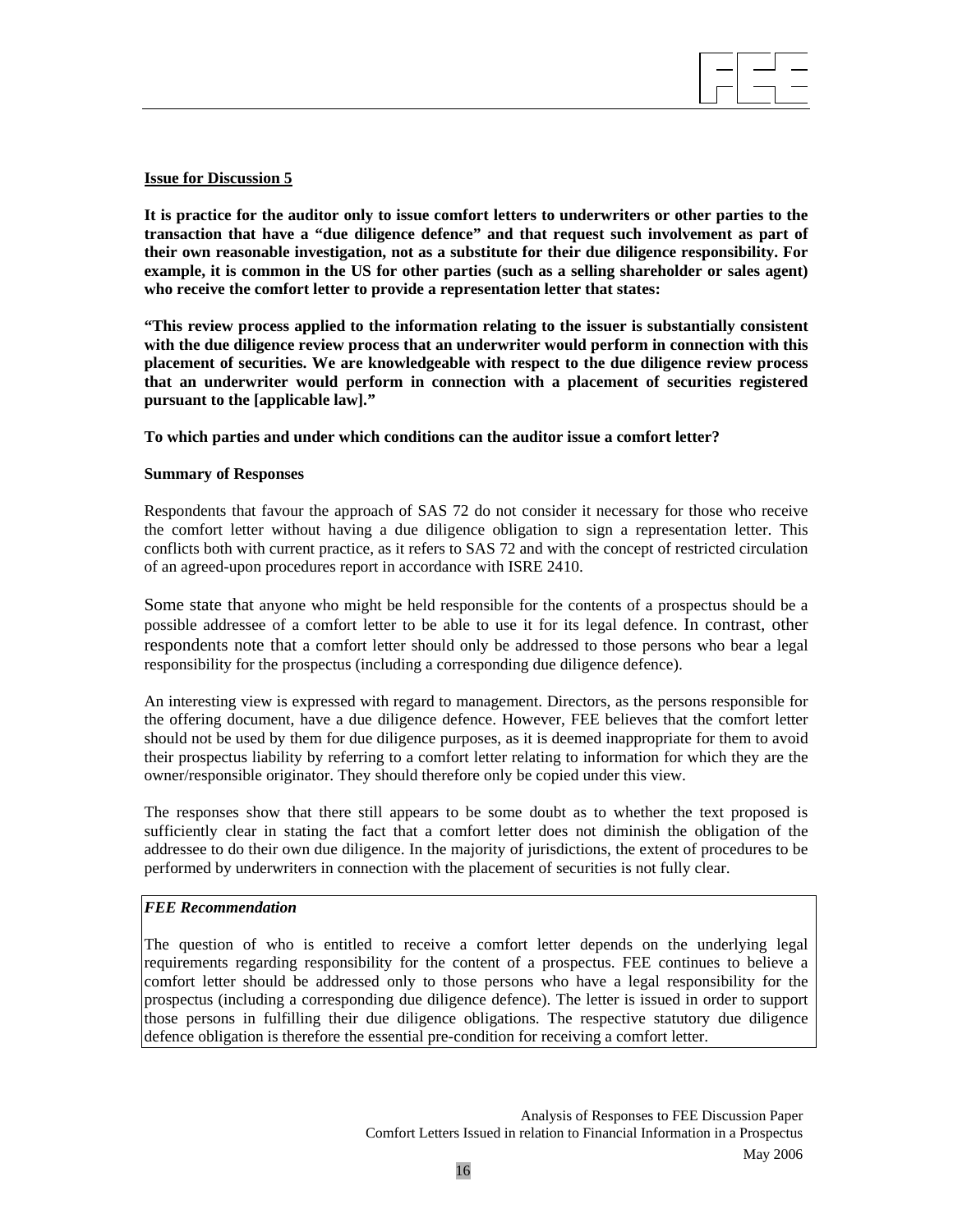

FEE recommends that a standard for comfort letters should therefore include:

- a) A presumption that the statutory due diligence obligation of the addressees is clearly determined by law;
- b) If such responsibility is not clearly determined, a representation letter should be required to clarify the respective roles; and
- c) In all cases, to state in a comfort letter that the comfort letter does not diminish the responsibility of its addressees to carry out their own independent due diligence procedures.

# *2.2 Reference to Auditing Standards*

## **Issue for Discussion 6**

Even if an audit base<sup>8</sup> is preferable, the auditor can assess if his understanding of the entity's **internal control is sufficient to allow him to issue a comfort letter. The extent of the matters that can be comforted need to be adapted to the circumstances, and it is likely that an auditor that has no audit base will be able to provide a different level of comfort compared with that provided by an auditor who has an audit base.** 

**This situation can exist in several circumstances:** 

- **First year of operations,**
- **Change in statutory auditor, and**
- **Information in the prospectus reviewed by a reporting auditor and not by the statutory auditor. This situation is not possible in certain countries (such as France), possible in others (such as United Kingdom) and mandatory in others (such as Greece).**

#### **Is an audit base always possible or required?**

#### *Position as per the FEE Discussion Paper*

*A comfort letter should only be issued when the auditor has an audit base. To have an audit base, the auditor must have audited at least one year's financial statements or, alternatively, done sufficient work to gain an in-depth knowledge of the client's accounting and financial reporting practices and system of internal accounting control for the periods for which the procedures are to be applied. Typically, the latter alternative will require the auditor to have performed substantial audit work in connection with a first-time audit engagement for which he has not yet issued an audit report.* 

*When the work is to cover periods prior to the period in which the auditor was initially engaged to audit, he also must have an in-depth knowledge of the accounting and financial reporting practices and system of internal accounting control that was utilised in those periods. The extent of the work needed to obtain this knowledge is a judgmental decision, to be made based on the circumstances encountered in the first-time-through work on the initial audit engagement.* 

 8 Audit base is meant to refer to the knowledge about the issuer and its business that normally is derived from performing an audit of the issuer's financial statements.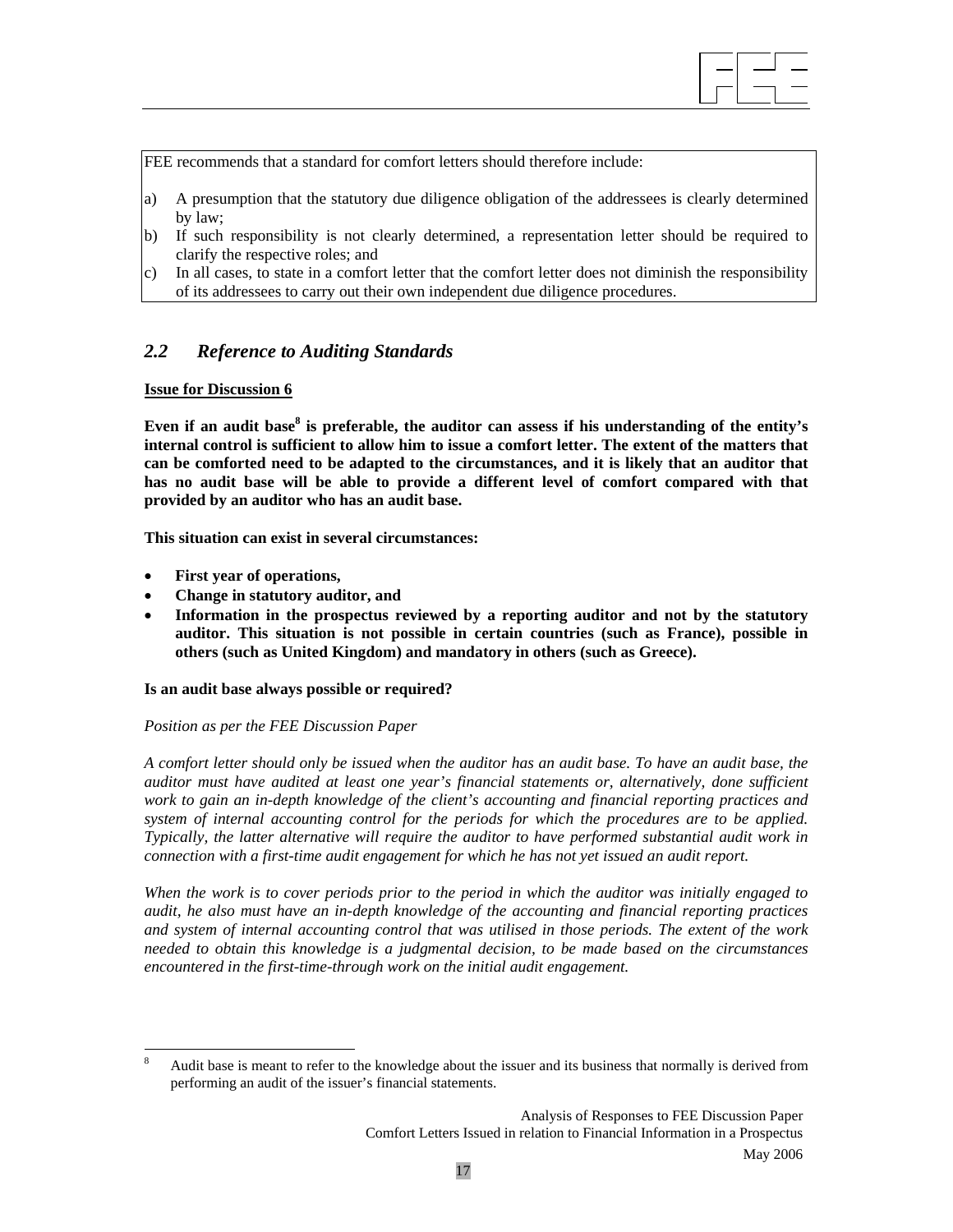

## **Summary of Responses**

Most respondents agree that an audit base should not be required. There seems to be general acceptance for the situations where it is necessary for an auditor who has not previously audited the issuer's financial statements to issue a comfort letter. Respondents acknowledge that it is unlikely that the auditors who have been replaced will be willing to issue a comfort letter.

The principle is, as with any other engagement, that an auditor issuing a comfort letter should have sufficient knowledge of the subject under consideration. In particular, for an assessment of financial information, as a minimum, the auditor will have to possess or obtain an understanding of the issuer's internal control system relevant to its accounting function to facilitate an assessment of its appropriateness and effectiveness relevant to the engagement. This applies irrespective of whether the previous annual financial statements have been audited by the auditor issuing the comfort letter or by another auditor.

Respondents also noted that, where the comfort letter is restricted to agreed-upon procedures, it is an open question whether the factual findings of an accountant with an audit base would differ from the findings of an accountant without an audit base. At the same time, it is questionable whether a responsible and prudent accountant would agree to perform procedures in relation to information if the accountant had actual doubts as to its validity to be able to give the same comfort.

There is some disagreement with the illustrative wording set out in the paper (page 9). The suggested wording describes the standards adopted in connection with the audit of historical financial statements rather than the comfort letter. It is therefore inappropriate in the context of recording the basis for the comfort letter. The information that is contained in the illustrative wording will be available to banks/underwriters as a consequence of the published audit reports, and therefore even if it were thought to be information of interest to readers of the comfort letter, it is unnecessary for it to be repeated.

## *FEE Recommendation*

FEE supports the principle that an auditor issuing a comfort letter should have sufficient knowledge of the subject matter under consideration – the financial information and records and the control systems around the financial reporting function. The auditor therefore has to exercise his or her professional judgement to decide the extent of knowledge or understanding of the issuer needed for the individual engagement. For an assessment of financial information, as a minimum, the auditor will have to possess or obtain a good understanding of the client and its business and financial reporting system in order to evaluate its appropriateness and effectiveness relevant to the engagement. This applies irrespective of whether the previous annual financial statements have been audited by the auditor issuing the comfort letter or by another auditor.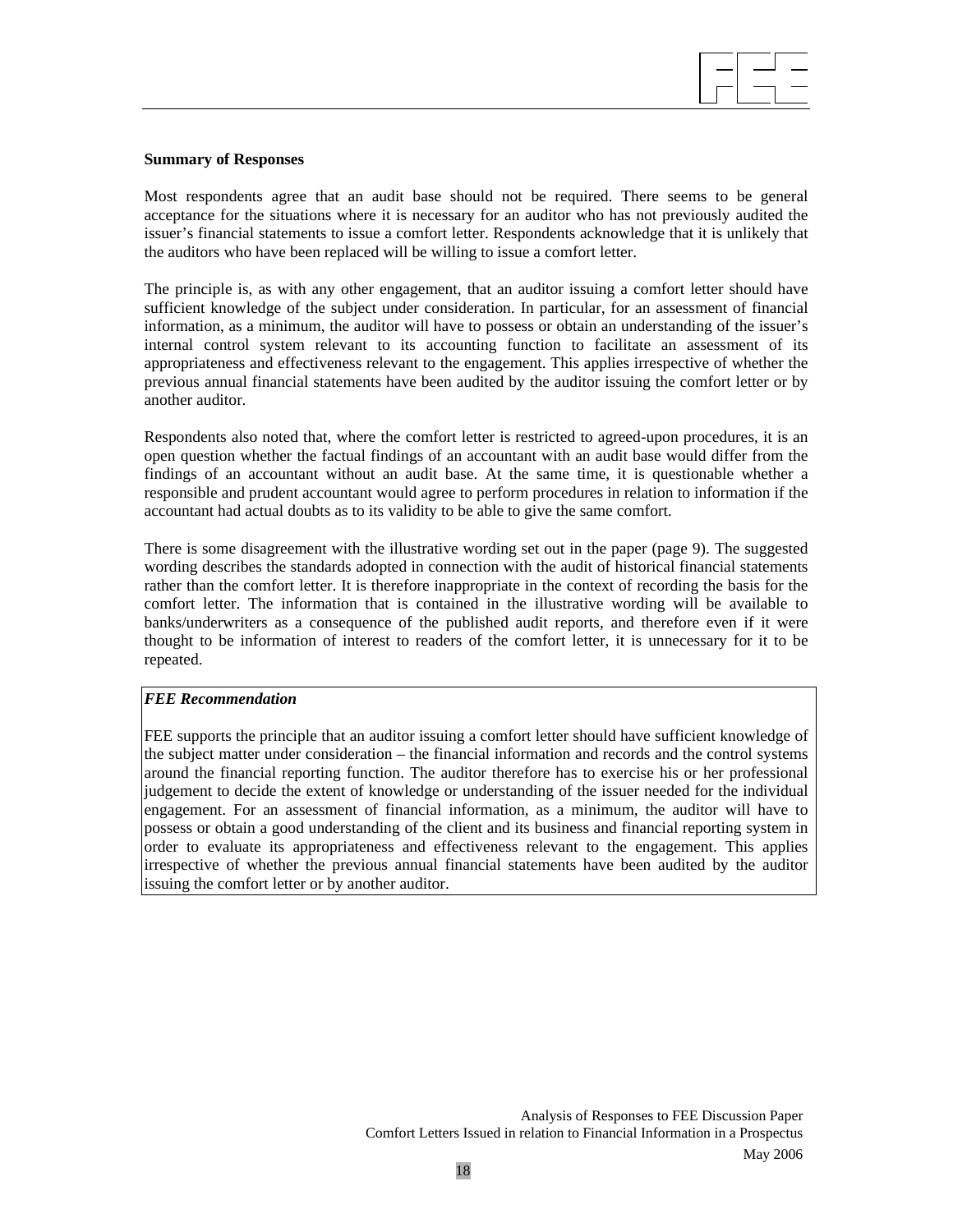# *2.3 Independence*

### **Issue for Discussion 7**

**The Independence Section of the IFAC Code of Ethics is not required for agreed-upon procedures work where only factual findings are reported. Given that the procedures carried out are of an audit nature and are often combined with assurance work in practice, we recommend that auditors should be required to respect the independence requirements for comfort-letter types of engagement.** 

 $\overline{a}$ 

**Should explicit independence requirements be introduced? Should the comfort letter contain a section on independence?** 

#### *Position as per the FEE Discussion Paper*

*The auditor should be prepared to assert independence under those standards of independence specified by the auditing standards to which he refers.* 

*Accordingly, a representation regarding the auditor's independence should be worded along the following lines:* 

 *"We are independent public auditors with respect to Issuer as required by the laws of [issuers country of incorporation] and under the applicable professional rules relating to independence of* [NAME *OF GOVERNMENTAL BODY OR PROFESSIONAL ORGANISATION [NAME OF GOVERNMENTAL BODY OR PROFESSIONAL ORGANISATION PROMULGATING THOSE RULES]."* 

*If no published rules of independence exist in a particular country, the addressee of the letter should specify what rules were to be applied; for example, the Independence Section of the IFAC Code of Ethics for Professional Accountants issued by the International Federation of Accountants or the EC Recommendation on Statutory Auditor's Independence in the EU.* 

#### **Summary of Responses**

Many respondents supported that a section on independence should be part of the comfort letter. One respondent notes that if the scope of comfort letters is limited to agreed-upon procedures and if a comfort letter is the only professional service the accountants provide, the independence section of the IFAC Code of Ethics does not apply.

As jurisdictions and professional standards vary worldwide, a comfort letter should clearly state in accordance with which professional standard that comfort letter has been prepared. This should also encompass a statement of the relevant independence regulations.

Normally, a comfort letter is requested from the auditor that audited the latest financial statements included in the prospectus. The auditor is required to be independent with respect to the audit engagement so would be independent with regard to the issuance of the comfort letter. It is also mentioned that in situations where a comfort letter is requested from a predecessor auditor, independence should not be required to be maintained for the issuance of the comfort letter.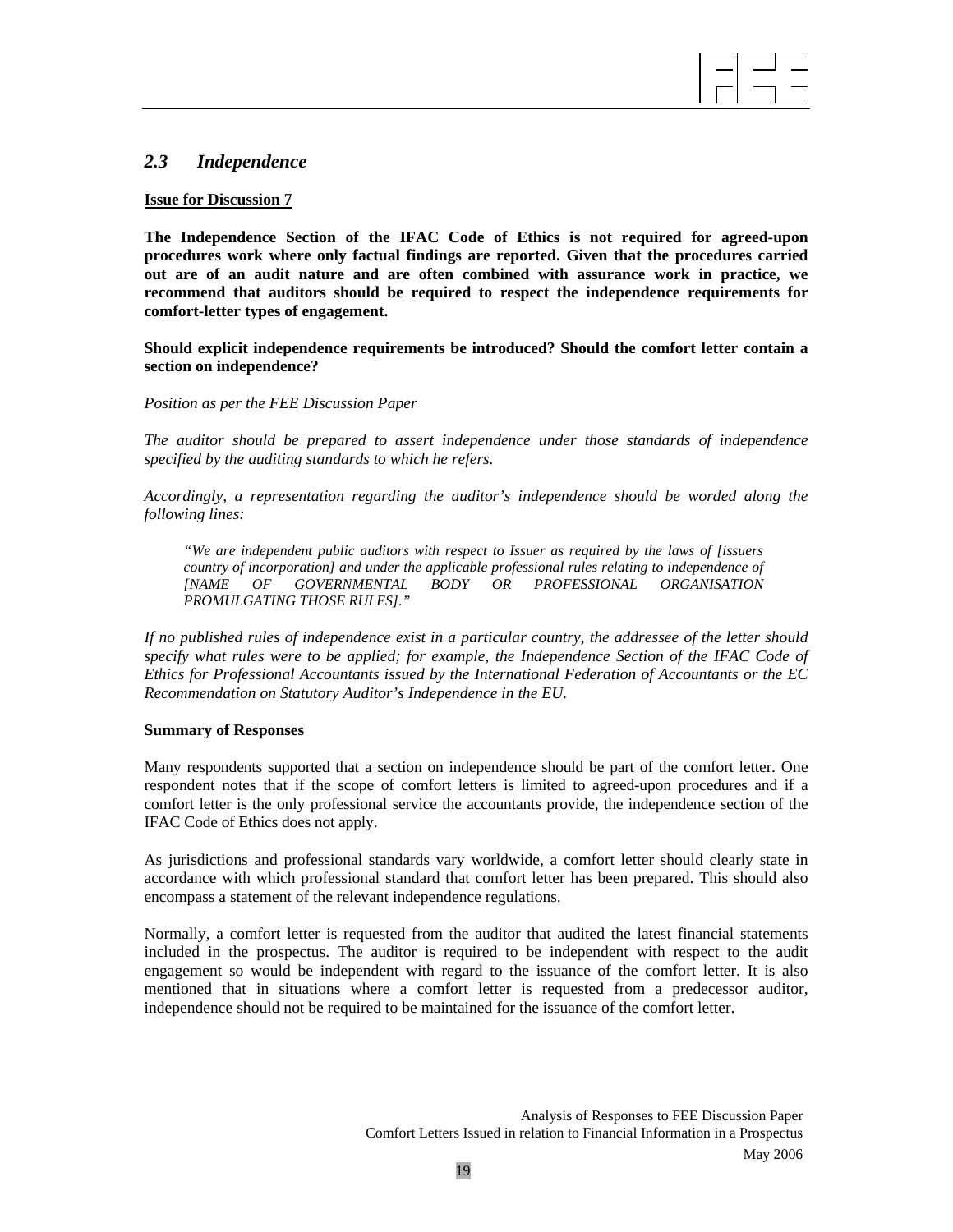### *FEE Recommendation*

It is common practice for the auditor to issue the comfort letter in his or her specific role as an independent accountant. A comfort letter is normally requested from the auditor that audited the latest financial statements included in the prospectus, and would therefore be independent with regard to the issuance of the comfort letter.

 $\overline{a}$ 

A special situation arises where a comfort letter is requested from a predecessor auditor. The standard comfort letter should include a reference to independence that should be modified accordingly in predecessor auditor situations, to indicate independence as of the date of the prior audit report included in the document.

# *2.4 Interim Information*

## **Issue for Discussion 8**

**The discussion paper takes the position that any interim financial information that has been reviewed should be put in the prospectus, together with the review report. Keeping the review report private in a comfort letter would result in supplying more information to the underwriter than to the users of the prospectus, which in our view is not acceptable.** 

**However, the Regulation seems to allow the issuer to choose not to publish the interim financial information (if they were not otherwise required to).** 

**How do you think the requirement in the Regulation (Annex I, item 20.6.1) should be understood?** 

#### *Position as per the FEE Discussion Paper*

*Under the current market practice, if the issuer has published interim financial information since the*  date of the last audited financial statements, these must be included in the registration document *(Annex I - 20.6.1). If the registration document is dated more than nine months after the end of the last audited financial year, it should include interim financial information covering at least the first six months (Annex I - 20.6.2). These interim financial statements are not required to be audited (nor reviewed). However, if interim information is audited or reviewed, the auditor's report must be included in the prospectus. The issuer should not therefore require the auditor to perform an audit or a review of these interim financial statements for the unique purpose of providing private assurance to the underwriter.* 

*If interim financial information is not audited or reviewed, the auditor will not be in a position to issue assurance on subsequent changes occurring from the date of the last audited historical financial statements to the date of the interim financial statements.* 

*In order to ensure a certain level of assurance on these interim financial statements, the issuer could ask the auditor to review (or audit) these financial statements and should include the respective review (or audit) report in the prospectus.*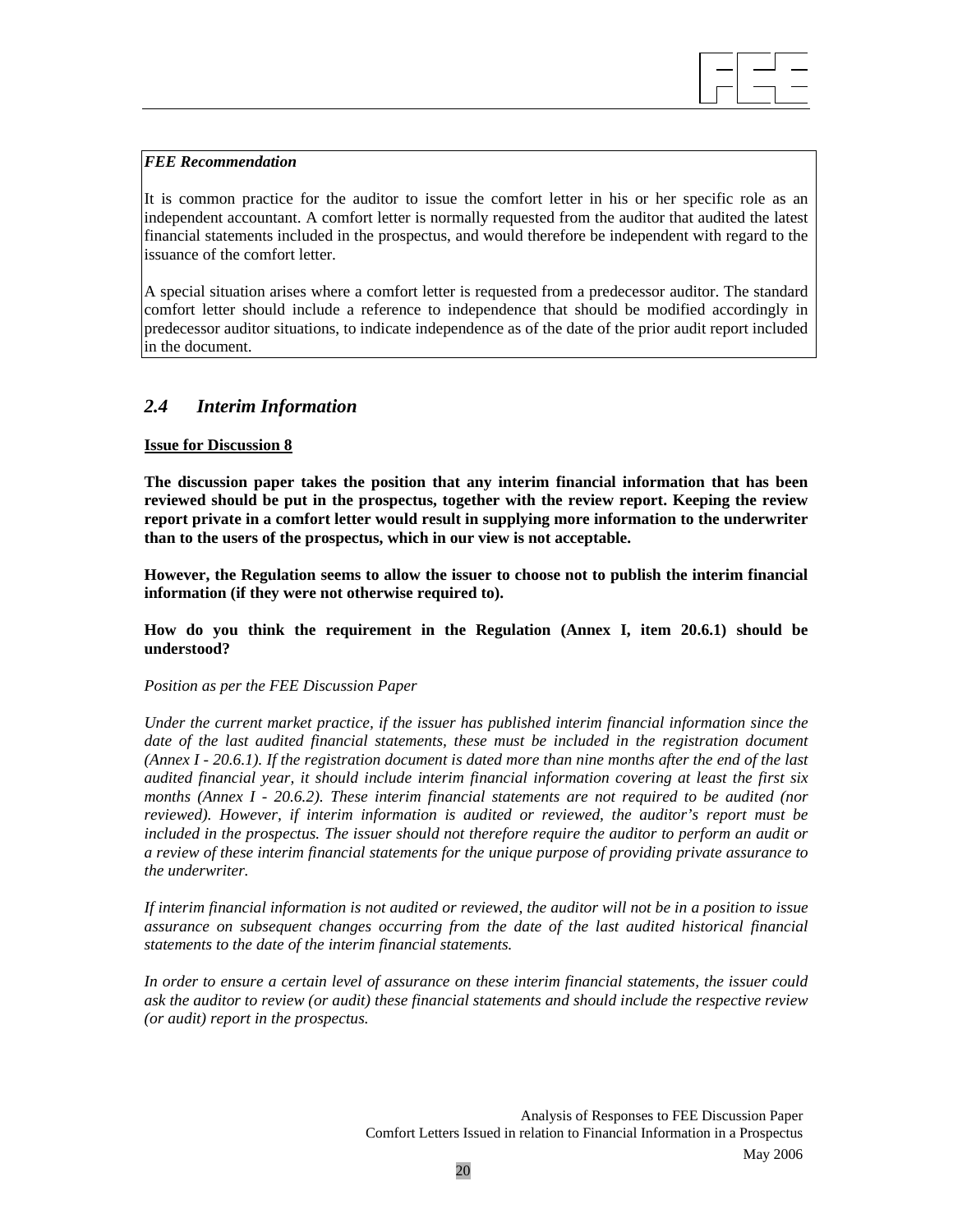

*Where the auditor has been requested to provide assurance on interim financial information, he must have conducted at least a review of the interim financial information in accordance with ISRE 2410 or other GAAS on reviews based on the ISRE.* 

*The auditor does not provide assurance in the comfort letter on interim financial statements, as the review report is included in the offering document.* 

## **Summary of Responses**

The Regulation seems to be very specific and clear with respect to the inclusion of interim financial information in a prospectus. However, the same does not apply to the inclusion of review reports in a prospectus.

National authorities responsible for the approval of prospectuses seem to adopt different views regarding the inclusion of review reports in prospectuses.

The Prospectus Directive requires as a principle that all previously *published* information should be presented to investors in a prospectus. In respect of reviews of interim financial information by auditors, this may imply that review reports should be included in prospectuses where such reports have previously been published (with the interim financial information) prior to the preparation of the prospectus. Where reviews were performed solely for the issuer's internal use − or in the case of a comfort letter, the issuer's and underwriters' internal purposes − but not to be provided to the public, such reports would seem to be outside the scope of the Regulation and may simply be referred to in a comfort letter.

With respect to the question of different levels of information being provided to the underwriters and the investors, see the responses to Issue 3 above.

#### *FEE Recommendation*

FEE recommends that the auditor does not provide assurance in the comfort letter on interim financial statements where the review report is already included in the offering document.

# *2.5 Subsequent Changes*

#### **Issue for Discussion 9**

**Underwriters sometimes require comfort as to subsequent changes up to the cut-off date. Such comfort can be given by means of specific procedures performed or in the form of limited assurance engagement. Where the latter is required, the auditor needs to apply the procedures of a review (ISRE 2410), which requires interim information to be available at a date as close as possible to the cut-off date. No negative assurance opinion can be given for the period after that date.** 

**In which circumstances can the auditor give assurance through the date of a prospectus?** 

**Do you agree that any review or audit carried out for the purposes of providing comfort should lead to the auditor's assurance engagement being included in the prospectus together with the interim financial information that is being reported on?**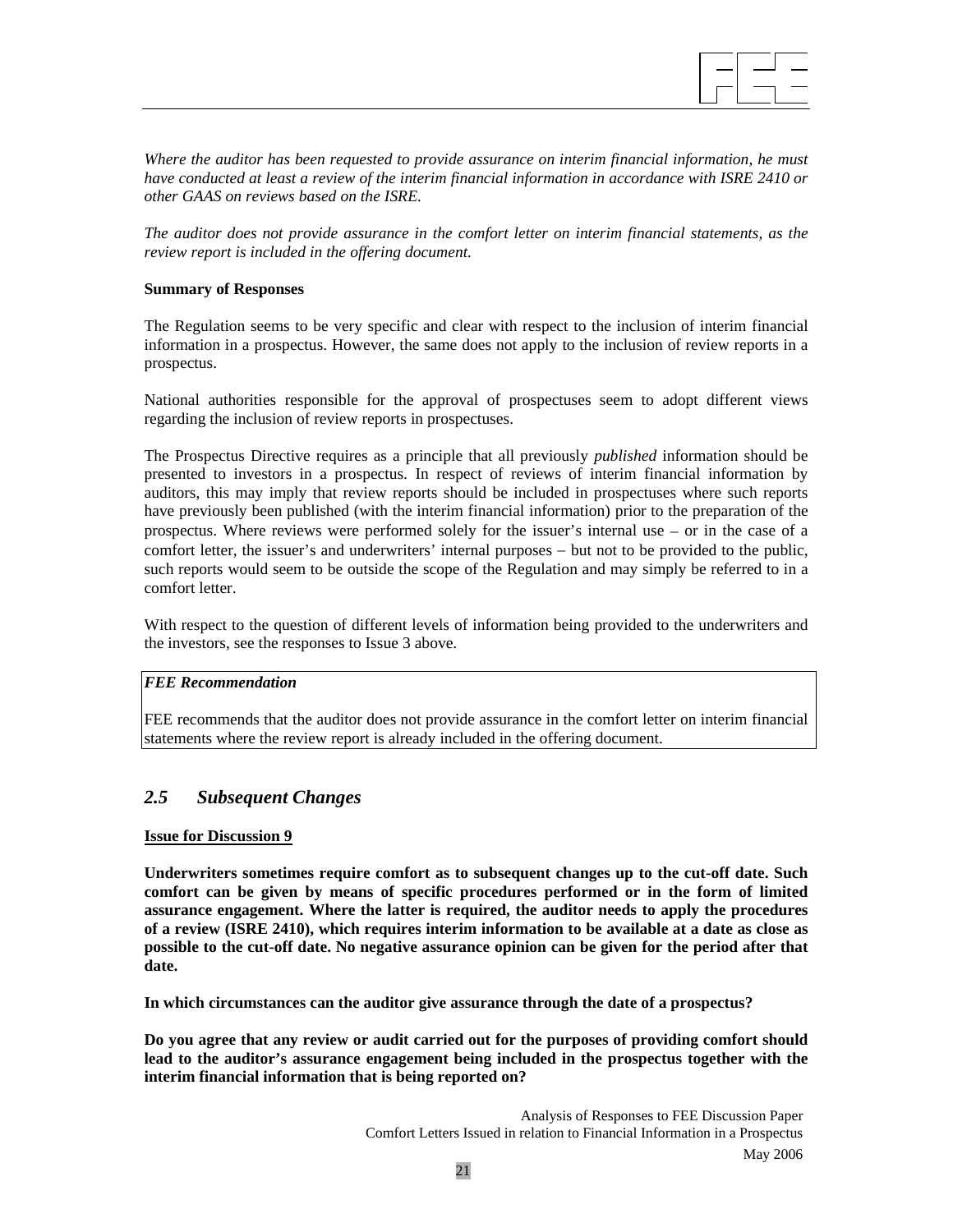

### **Summary of Responses**

Most respondents agree that assurance through the date of a prospectus is not possible. Respondents from the banking and underwriting community do not consider a review of the underlying information as a necessity to give a negative assurance opinion. They refer to a negative assurance opinion on specific line items that SAS 72 foresees up to the cut-off date on agreed-upon procedures and not on the basis of a review in accordance with ISRE 2410. Therefore, they do not consider that ISRE 2410 provides a standard for providing a negative assurance opinion in respect of subsequent changes.

Respondents from the accountancy profession refer to the IAASB Framework and note that within this structure, a negative assurance opinion can only be given when the auditor has performed procedures in accordance with ISRE 2410. In all other cases, the report will be limited to reporting factual findings.

In current international market practice, accountants do not perform an ISRE 2410 review for subsequent changes, but it is customary to provide comfort on the basis of specified agreed-upon procedures.

## *FEE Recommendation*

With regard to the IAASB assurance standards, FEE believes that *assurance* can only be provided through performing an audit or review-type engagement. Therefore, assurance through the cut-off date of a comfort letter may only be provided in accordance with the respective requirements of the IAASB standards. .

There is a practice (and a legitimate need) to provide underwriters that certain line items are not changed through a cut-off date compared with the position reported in the previous financial statements.

FEE believes that a standard on comfort letters should codify the existing practice that this is on the basis of specified agreed-upon procedures and accompanied by an explanation that the procedures applied do not constitute an audit or a review. Such procedures should be tightly defined and related back to financial information.

#### **Issue for Discussion 10**

## **In some circumstances, the auditor needs to derive comfort from internal monthly financial reporting.**

**Which criteria should be met to make internal management reporting a useful basis for giving (limited) comfort provided it is performed in line with the IAASB Assurance Framework?** 

#### **Summary of Responses**

The respondents from the banking and underwriting community generally have not answered this question, as they believe (see issue for discussion 9 above) that a review is not a condition for a limited assurance engagement on subsequent changes.